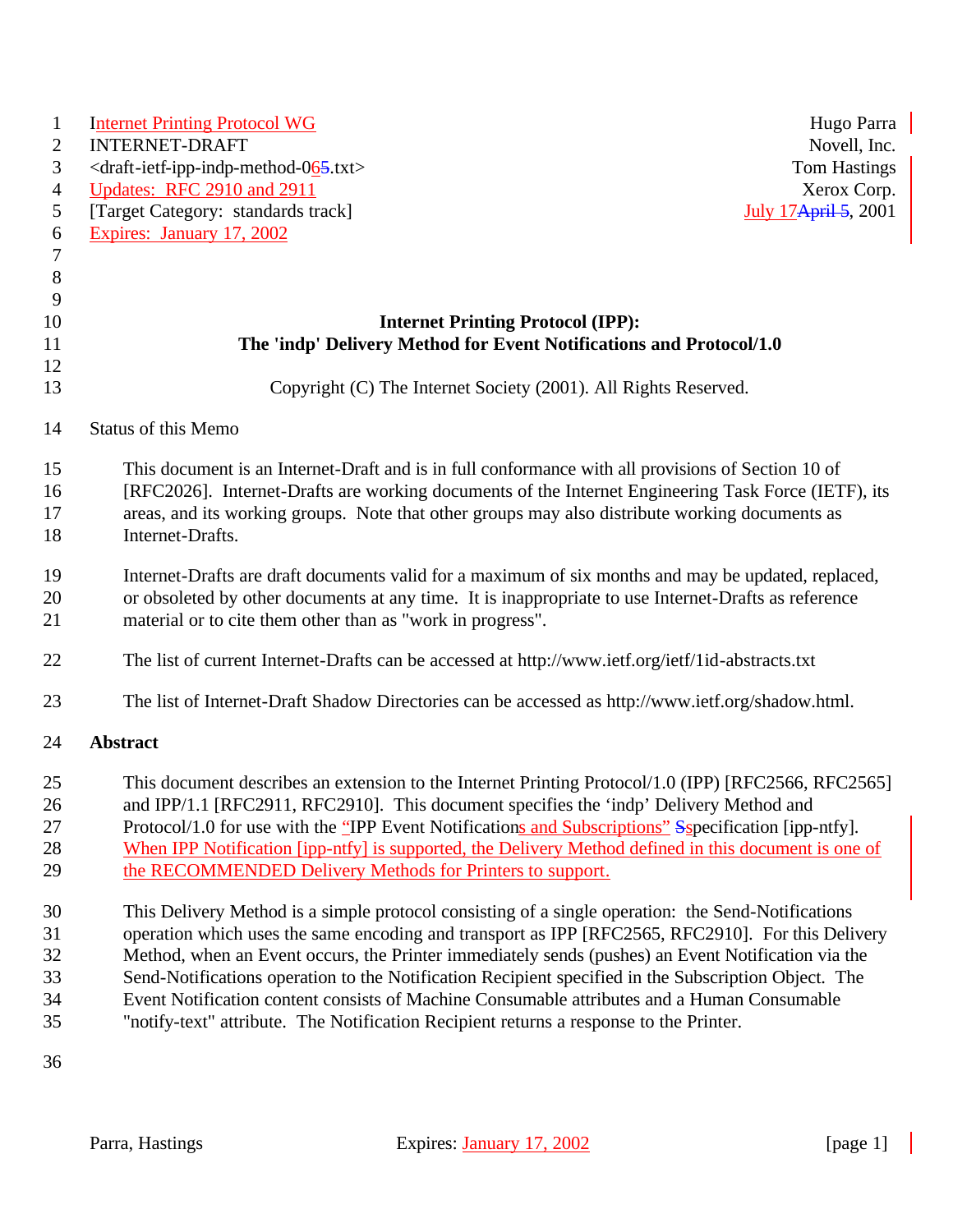#### 37 **Table of Contents**

| 38 |  |
|----|--|
| 39 |  |
| 40 |  |
| 41 |  |
| 42 |  |
| 43 |  |
| 44 |  |
| 45 |  |
| 46 |  |
| 47 |  |
| 48 |  |
| 49 |  |
| 50 |  |
| 51 |  |
| 52 |  |
| 53 |  |
| 54 |  |
| 55 |  |
| 56 |  |
| 57 |  |
| 58 |  |
| 59 |  |
| 60 |  |
| 61 |  |
| 62 |  |
| 63 |  |
| 64 |  |
| 65 |  |
| 66 |  |
| 67 |  |
| 68 |  |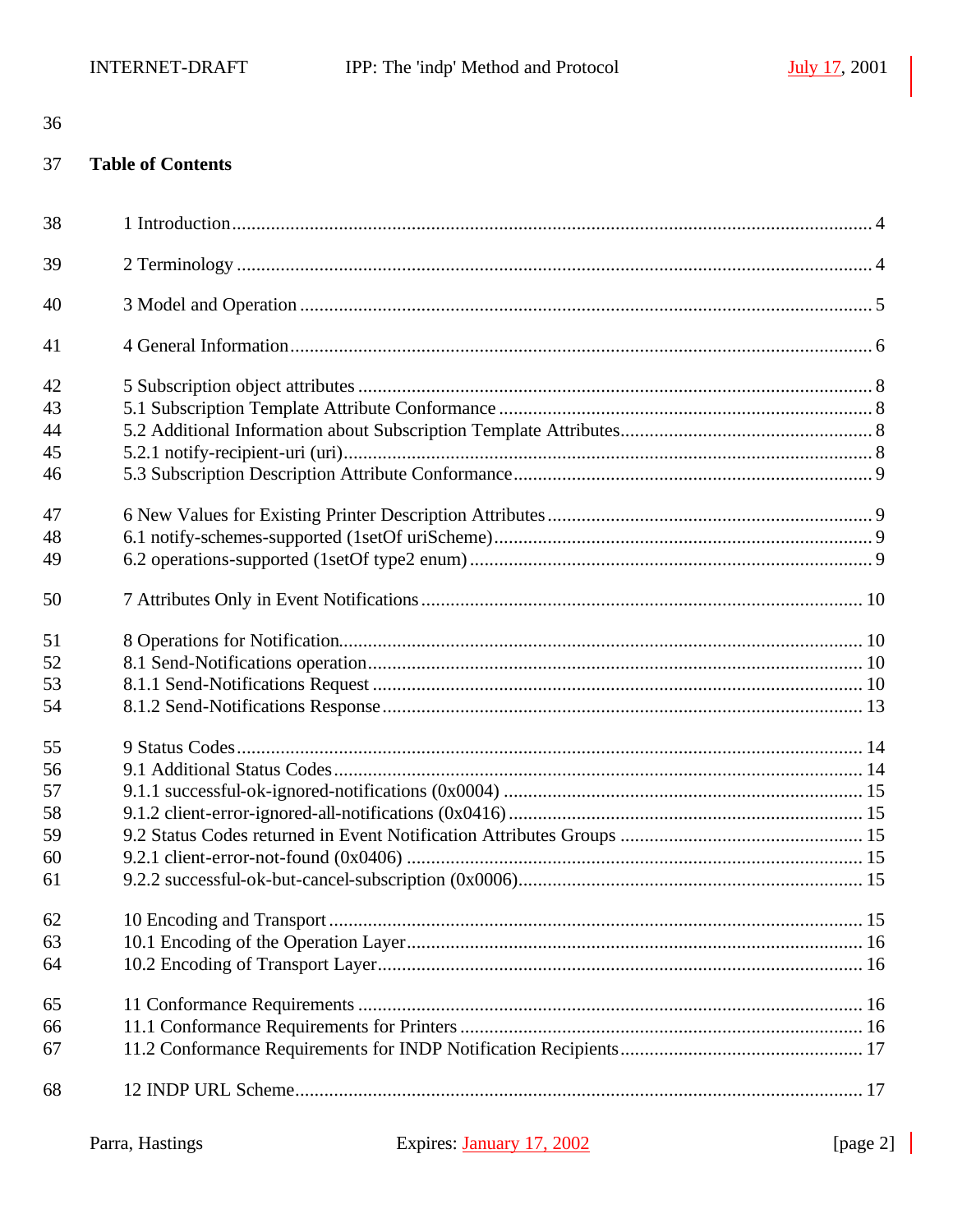| 69       |               |  |
|----------|---------------|--|
| 70       |               |  |
| 71       |               |  |
| 72       |               |  |
| 73       |               |  |
| 74       |               |  |
| 75       |               |  |
| 76       |               |  |
| 77       |               |  |
| 78       |               |  |
| 79       |               |  |
| 80       |               |  |
| 81       |               |  |
| 82       |               |  |
| 83       |               |  |
| 84       |               |  |
| 85       |               |  |
| 86       |               |  |
| 87       |               |  |
| 88<br>89 |               |  |
| 90       | <b>Tables</b> |  |
| 91       |               |  |
| 92       |               |  |

| 92  |                                                                                            |  |
|-----|--------------------------------------------------------------------------------------------|--|
| 93. |                                                                                            |  |
| 94  |                                                                                            |  |
| 95  | Table 5 – Combinations of Events and Subscribed Events for "job-impressions-completed"  13 |  |
| 96  | Table 6 – Additional Attributes in Event Notification Content for Printer Events 13        |  |
| 97  |                                                                                            |  |
|     |                                                                                            |  |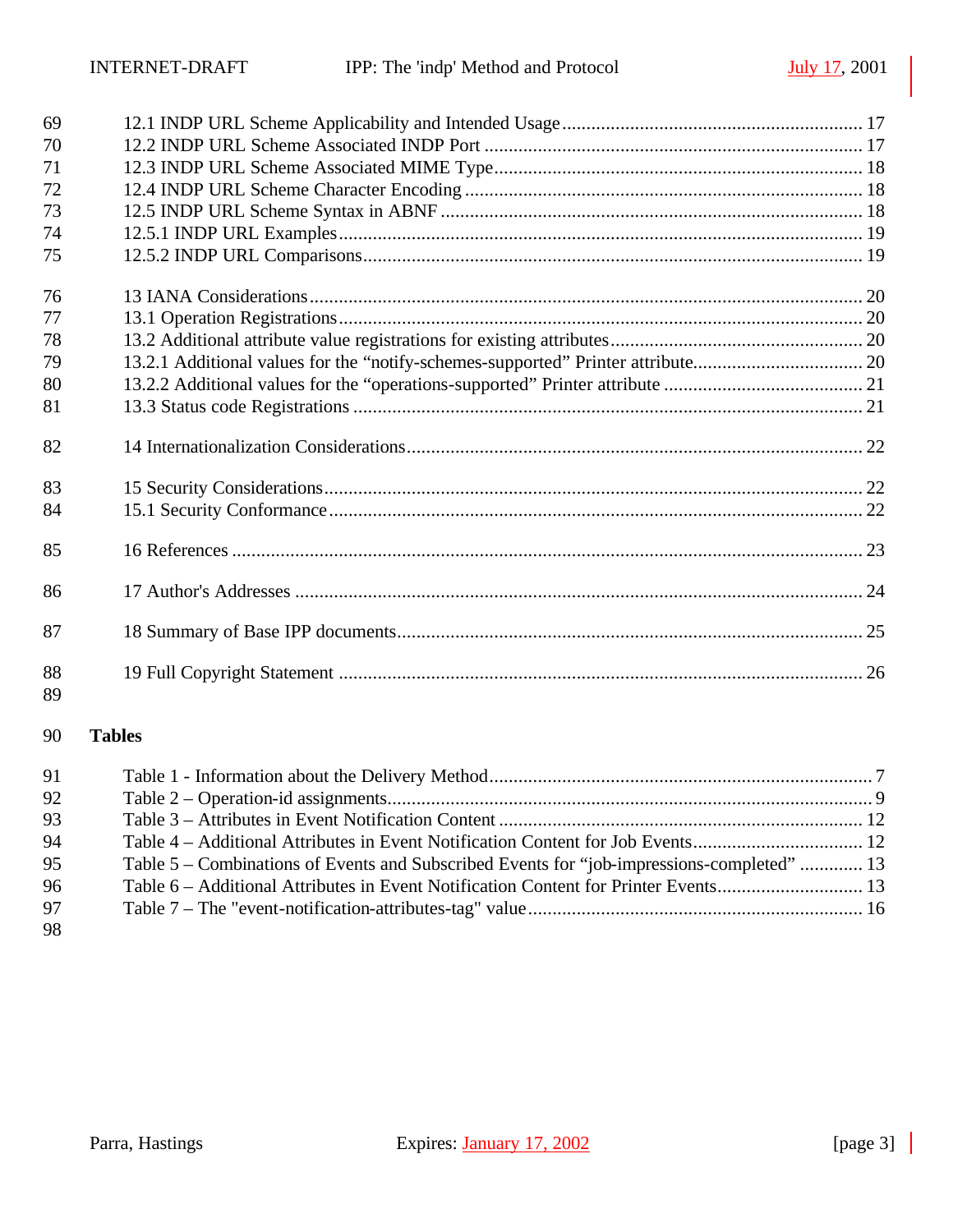# **1 Introduction**

100 The "IPP Event Notifications and Subscriptions" Specification" document [ipp-ntfy] defines an OPTIONAL extension to Internet Printing Protocol/1.0 (IPP) [RFC2566, RFC2565] and IPP/1.1 102 [RFC2911, RFC2910] (for a description of the base IPP documents, see section 18). This That extension defines operations that a client can perform in order to create *Subscription Objects* in a Printer and carry out other operations on them. A Subscription Object represents a Subscription abstraction. A client associates Subscription Objects with a particular Job by performing the Create- Job-Subscriptions operation or by submitting a Job with subscription information. A client associates Subscription Objects with the Printer by performing a Create-Printer-Subscriptions operation. Four other operations are defined for Subscription Objects: Get-Subscriptions-Attributes, Get-Subscriptions, Renew-Subscription, and Cancel-Subscription. The Subscription Object specifies that when one of the specified *Events* occurs, the Printer sends an asynchronous *Event Notification* to the specified *Notification Recipient* via the specified *Delivery Method* (i.e., protocol).

- 112 The "IPP Event Notifications and Subscriptions" Specification" document [ipp-ntfy] specifies that each
- Delivery Method is defined in another document. This document is one such document, and it specifies 114 the 'indp' Delivery Method. When IPP Notification [ipp-ntfy] is supported, the Delivery Method
- 115 defined in this document is one of the RECOMMENDED Delivery Methods for Printers to support.
- This Delivery Method is a simple protocol consisting of a single operation: the Send-Notifications operation which uses the same encoding and transport as IPP. This document defines version '1.0' of 118 the protocol.
- For the 'indp' Delivery Method, an IPP Printer sends (pushes) a Send-Notifications operation request containing one or more Event Notifications to the Notification Recipient specified in the Subscription Object. The Event Notification content consists of Machine Consumable attributes and a Human Consumable "notify-text" attribute.
- The Notification Recipient receives the Event Notification as a Send-Notifications operation, in the same way as an IPP Printer receives IPP operations. The Notification Recipient returns a response to the Printer.

# **2 Terminology**

- This section defines the following terms that are used throughout this document:
- This document uses the same terminology as [RFC2911], such as "client", "Printer", "attribute", "attribute value", "keyword", "operation", "request", "response", and "support".
- **Terms such as attributes, keywords, and support. These terms have special meaning and are** 131 defined in the model terminology [RFC2911] section 12.2.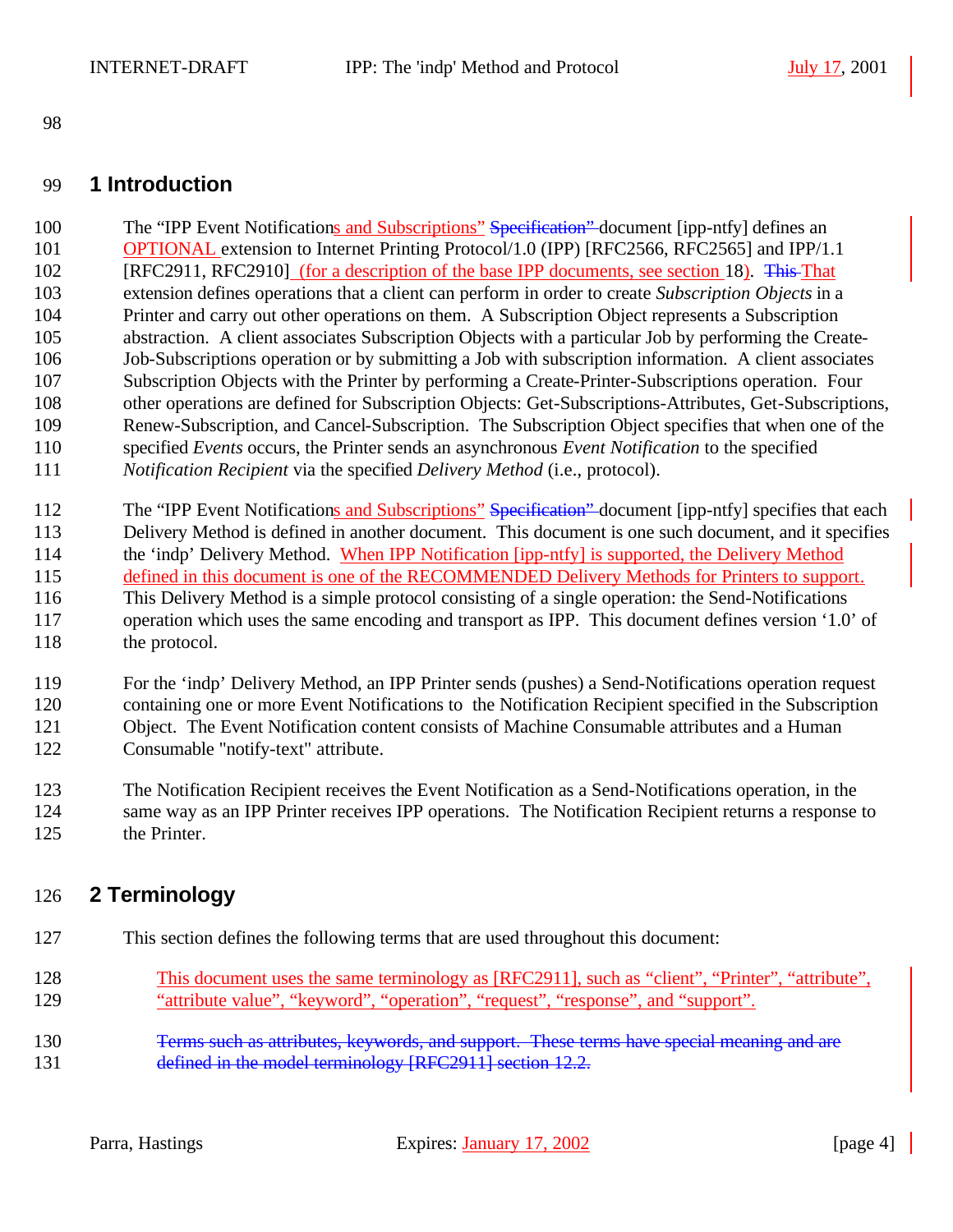Capitalized terms, such as MUST, MUST NOT, REQUIRED, SHOULD, SHOULD NOT, MAY, 133 NEED NOT, and OPTIONAL, have special meaning relating to conformance as specified-defined in RFC 2119 [RFC2119] and [RFC2911] section 12.1. If an implementation supports the extension defined in this document, then these terms apply; otherwise, they do not. These terms define conformance to *this document only*; they do not affect conformance to other documents, unless explicitly stated otherwise. These terms refer to conformance *to this document*, if this document is **implemented.** 

 **Event Notification Attributes Group** – The attributes group in a request that contains Event Notification Attributes in a request or response.

**Other Consentitively** terms, such as Notification Recipient, Event Notification, Compound Event 142 Notification, Printer, etc., that are defined in [ipp-ntfy], have with the same meanings, and are not reproduced here.

# **3 Model and Operation**

See [ipp-ntfy] for the description of the Event Notification Model and Operation. This Delivery

- Method takes advantage of combining several Event Notifications into a single Compound Event
- Notification that is delivery by a single Send-Notification operation to a single Notification Recipient.
- When creating each Subscription object, the client supplies the "notify-recipient" (uri) Subscription
- Template attribute. The "notify-recipient" attribute specifies both a single Notification Recipient that is
- to receive the Notifications when subsequent events occur and the method for notification delivery that
- the IPP Printer is to use. For the Notification Delivery Method defined in this document, the notification method is 'indp' and the rest of the URI is the address of the Notification Recipient to which
- the IPP Printer will send the Send-Notifications operation.
- The 'indp' Notification Delivery Method defined in this document uses a client/server protocol paradigm. The "client" in this relationship is the Printer described in [ipp-ntfy] while the "server" is the Notification Recipient. The Printer invokes the Send-Notifications operation to communicate IPP Event Notification contents to the Notification Recipient. The Notification Recipient only conveys information to the Printer in the form of responses to the operations initiated by the Printer.
- Printers that implement the 'indp' Notification Delivery Method will need to include an HTTP client stack while Notification Recipients that implement this Delivery Method will need to support an HTTP server stack. See section 10.2 for more details.
- If the client wants the Printer to send Event Notifications via the 'indp' Delivery Method, the client MUST choose a value for "notify-recipient-uri" attribute which conforms to the rules of section 5.2.1.
- When an Event occurs, the Printer MUST immediately:
- 1. Find all pertinent Subscription Objects P according to the rules of section 9 of [ipp-ntfy], AND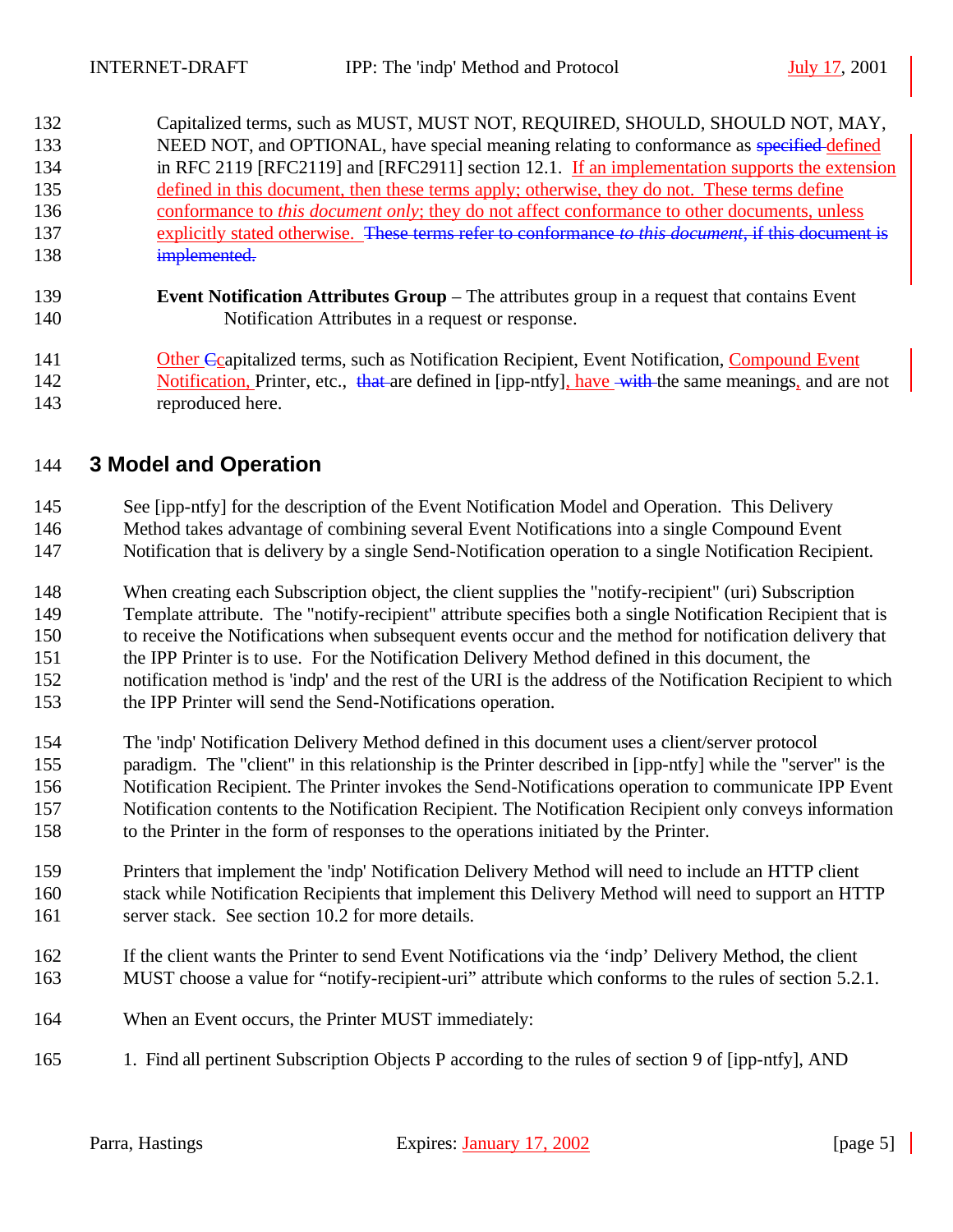- 2. Find the subset M of these Subscription Objects P whose "notify-recipient-uri" attribute has a scheme value of 'indp', AND
- 168 3. For each Subscription Object in M, the Printer MUST
- a) generate a Send-Notifications request as specified in section 8.1.1 AND
- b) send the Send-Notifications request to the Notification Recipient specified by the address part of 171 the "notify-recipient-uri" attribute value (see section 5.2.1).
- If several events occur sufficiently close to one another for the same or different Subscription objects,
- but with the same Notification Recipient, the Printer MAY combine them into a single Send-
- Notifications request using a separate Event Notification Attributes group for each event (see section 8.1.1).

# **4 General Information**

177 If a client or Printer supports this Delivery Method, Table 1 lists its characteristics.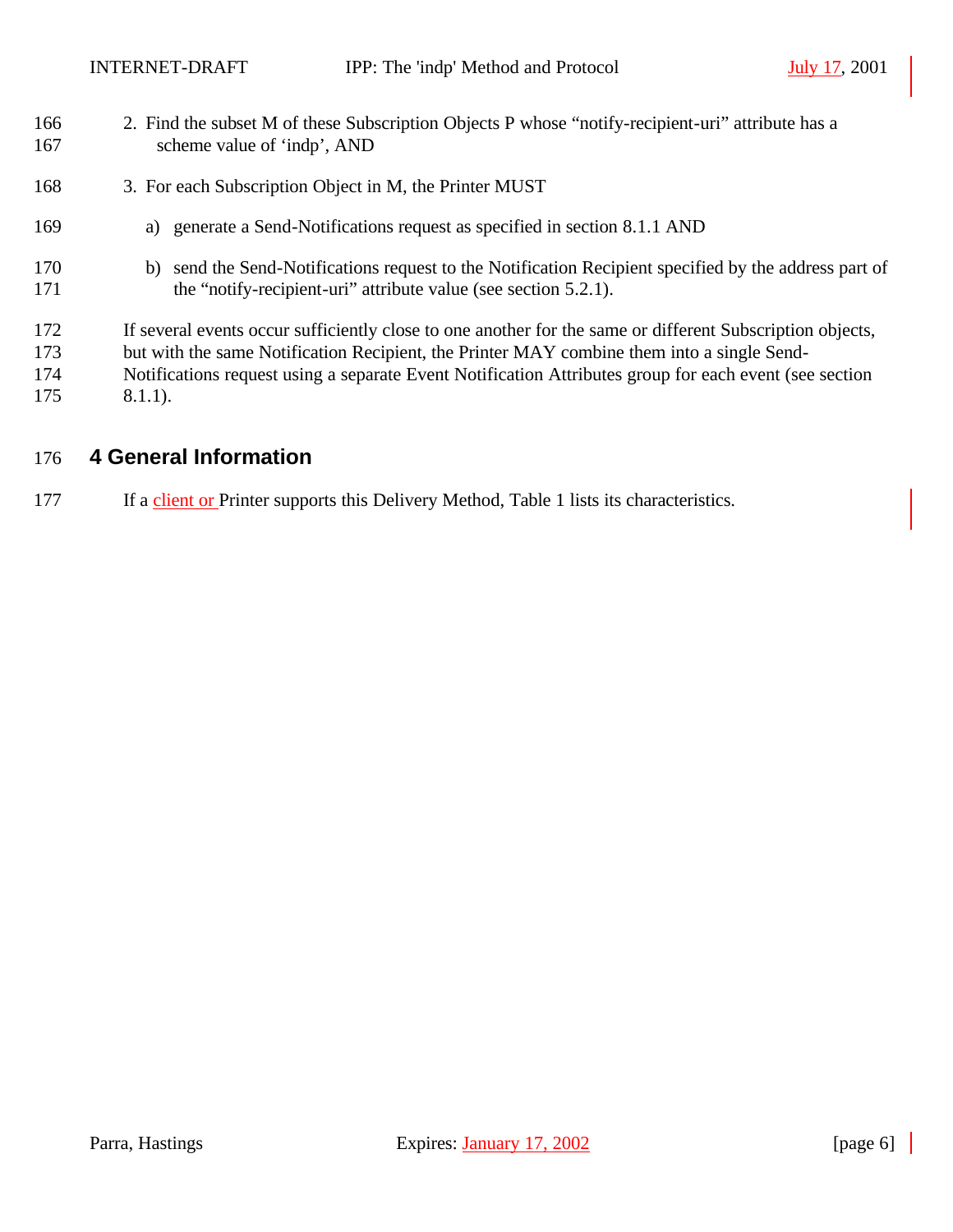| 78 |  |  |
|----|--|--|
|    |  |  |

# 178 **Table 1 - Information about the Delivery Method**

|     | Document Method conformance requirement                                                                                                                                                                                                                                                                                                                                                                                                                               | 'indp' realization                                                                                                                                                                         |
|-----|-----------------------------------------------------------------------------------------------------------------------------------------------------------------------------------------------------------------------------------------------------------------------------------------------------------------------------------------------------------------------------------------------------------------------------------------------------------------------|--------------------------------------------------------------------------------------------------------------------------------------------------------------------------------------------|
| 1.  | What is the URL scheme name for the<br>Delivery Method?                                                                                                                                                                                                                                                                                                                                                                                                               | indp                                                                                                                                                                                       |
| 2.  | Is the Delivery Method is REQUIRED,<br>RECOMMENDED, or OPTIONAL for an<br><b>IPP</b> Printer to support?                                                                                                                                                                                                                                                                                                                                                              | <b>RECOMMENDED</b>                                                                                                                                                                         |
| 3.  | What transport and delivery protocol does<br>the Printer use to deliver the Event<br>Notification content, i.e., what is the entire<br>network stack?                                                                                                                                                                                                                                                                                                                 | A Printer MUST support a complete<br>HTTP/1.1 stack [RFC2616]                                                                                                                              |
| 4.  | Can several Event Notifications be combined<br>into a Compound Event Notification?                                                                                                                                                                                                                                                                                                                                                                                    | A Printer implementation MAY combine<br>several Event Notifications into a single Event<br>Notifications request as separate Event<br>Notification Attributes Groups, see section<br>8.1.1 |
| 5.  | Is the Delivery Method initiated by the<br>Notification Recipient (pull), or by the Printer<br>(push)?                                                                                                                                                                                                                                                                                                                                                                | This Delivery Method is a push.                                                                                                                                                            |
| 6.  | Is the Event Notification content Machine                                                                                                                                                                                                                                                                                                                                                                                                                             | Machine Consumable with the "notify-text"                                                                                                                                                  |
|     | Consumable or Human Consumable?                                                                                                                                                                                                                                                                                                                                                                                                                                       | attribute being Human Consumable                                                                                                                                                           |
| 7.  | What section in this document answers the<br>following question? For a Machine<br>Consumable Event Notification, what is the<br>representation and encoding of values defined<br>in section 9.1 of [ipp-ntfy] and the<br>conformance requirements thereof? For a<br>Human Consumable Event Notification, what<br>is the representation and encoding of pieces<br>of information defined in section 9.2 of [ipp-<br>ntfy] and the conformance requirements<br>thereof? | The representation and encoding is the same as<br>IPP. See section 8.1.1                                                                                                                   |
| 8.  | What are the latency and reliability of the<br>transport and delivery protocol?                                                                                                                                                                                                                                                                                                                                                                                       | Same as for IPP/1.0 or IPP/1.1 itself (see<br>$[RFC2911]$ .                                                                                                                                |
| 9.  | What are the security aspects of the transport<br>and delivery protocol, e.g., how it is handled<br>in firewalls?                                                                                                                                                                                                                                                                                                                                                     | See section 15                                                                                                                                                                             |
| 10. | What are the content length restrictions?                                                                                                                                                                                                                                                                                                                                                                                                                             | They are the same as for $IPP/1.0$ and $IPP/1.1$<br>itself (see [RFC2911]).                                                                                                                |
| 11. | What are the additional values or pieces of<br>information that a Printer sends in an Event<br>Notification and the conformance<br>requirements thereof?                                                                                                                                                                                                                                                                                                              | A new Event Notifications attribute group (see<br>section 10.1) and additional status codes for<br>use in the response (see section 9)                                                     |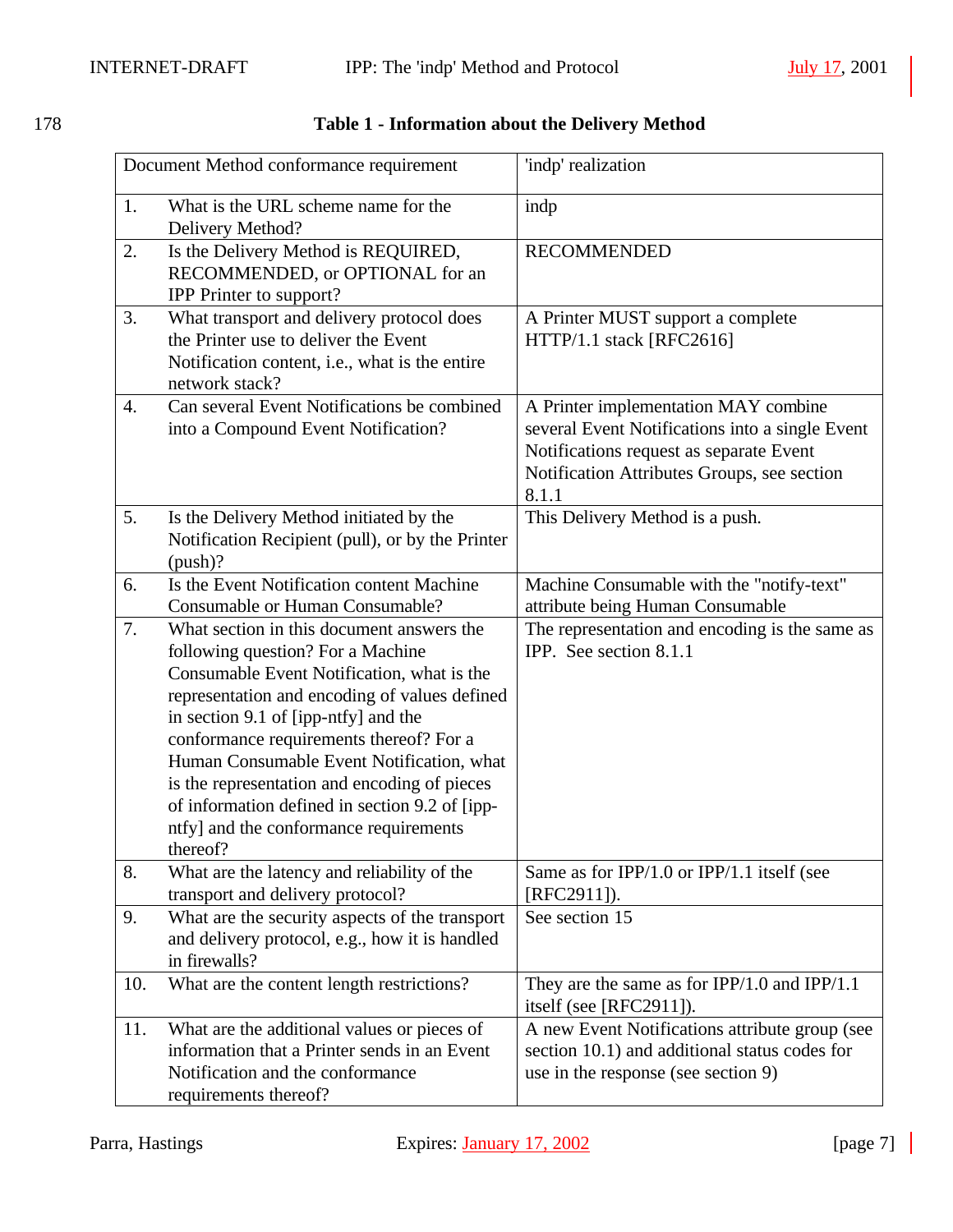|     | Document Method conformance requirement                                                                                                     | 'indp' realization |
|-----|---------------------------------------------------------------------------------------------------------------------------------------------|--------------------|
| 12. | What are the additional Subscription<br>Template and/or Subscription Description<br>attributes and the conformance requirements<br>thereof? | None               |
| 13. | What are the additional Printer Description<br>attributes and the conformance requirements<br>thereof?                                      | None               |

- 
- The remaining sections of this document parallel the sections of [ipp-ntfy].

# **5 Subscription object attributes**

This section defines the Subscription object conformance requirements for Printers.

# **5.1 Subscription Template Attribute Conformance**

 The 'indp' Delivery Method has the same conformance requirements for Subscription Template attributes as defined in [ipp-ntfy]. The 'indp' Delivery Method does not define any addition Subscription Template attributes.

# **5.2 Additional Information about Subscription Template Attributes**

This section defines additional information about Subscription Template attributes defined in [ipp-ntfy].

# **5.2.1 notify-recipient-uri (uri)**

- This section describes the syntax of the value of this attribute for the 'indp' Delivery Method. The
- syntax for values of this attribute for other Delivery Method is defined in other Delivery Method Documents.
- In order to support the 'indp' Delivery Method and Protocol, the Printer MUST support the following syntax:
- The 'indp://' URI scheme. The remainder of the URI indicates the host name or host address (and optional path) of the Notification Recipient that is to receive the Send-Notification operation. See section 12 for a complete definition of the syntax of the INDP URL.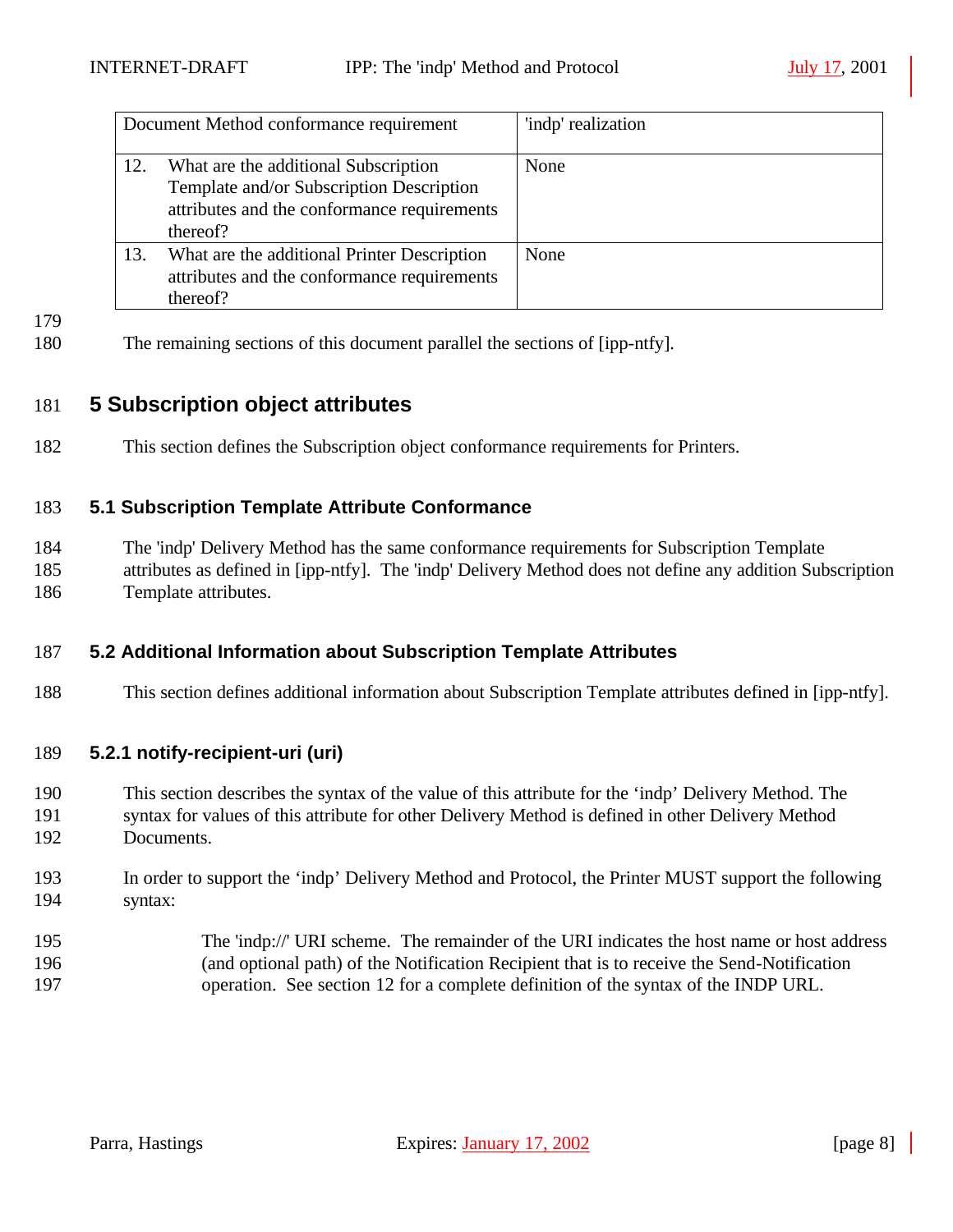# **5.3 Subscription Description Attribute Conformance**

 The 'indp' Delivery Method has the same conformance requirements for Subscription Description attributes as defined in [ipp-ntfy]. The 'indp' Delivery Method does not define any addition Subscription Description attributes.

# **6Printer Description Attributes**

203 This section defines the Printer Description Attributes conformance requirements for Printers.

## **6.1Printer Description Attribute Conformance**

 The 'indp' Delivery Method has the same conformance requirements for Printer Description attributes as 206 defined in [ipp-ntfy]. The 'indp' Delivery Method does not define any addition Printer Description

207 attributes

# **6.26 New Values for Existing Printer Description Attributes**

- This Delivery Method does not define any additional Printer Description attribute from those defined in
- 210 [ipp-ntfy]. However, it does This section defines additional values for existing Printer Description attributes defined in [ipp-ntfy]. This section defines those additional values.

# **6.2.16.1 notify-schemes-supported (1setOf uriScheme)**

- 213 The following value of the "notify-schemes-supported" value Printer attribute (see [ipp-ntfy] section
- 5.3.1) is added in order to support the new Delivery Method defined in this document:
- 'indp' The IPP Notification Delivery Method defined in this document.

# **6.2.26.2 operations-supported (1setOf type2 enum)**

217 Table 2 lists the <u>value of the</u> "operation-id" value operation parameter (see [RFC2911]) and the value of the "operations-supported" Printer Description attribute (see [RFC2911]) added in order to support the new operation defined in this document. The operation-id is assigned in the same name space as other operations that a Printer supports. However, a Printer MUST NOT include this value in its "operations-supported" attribute unless it can accept the Send-Notifications request.

### **Table 2 – Operation-id assignments**

| Value  | <b>Operation Name</b> |
|--------|-----------------------|
| 0x001D | Send-Notifications    |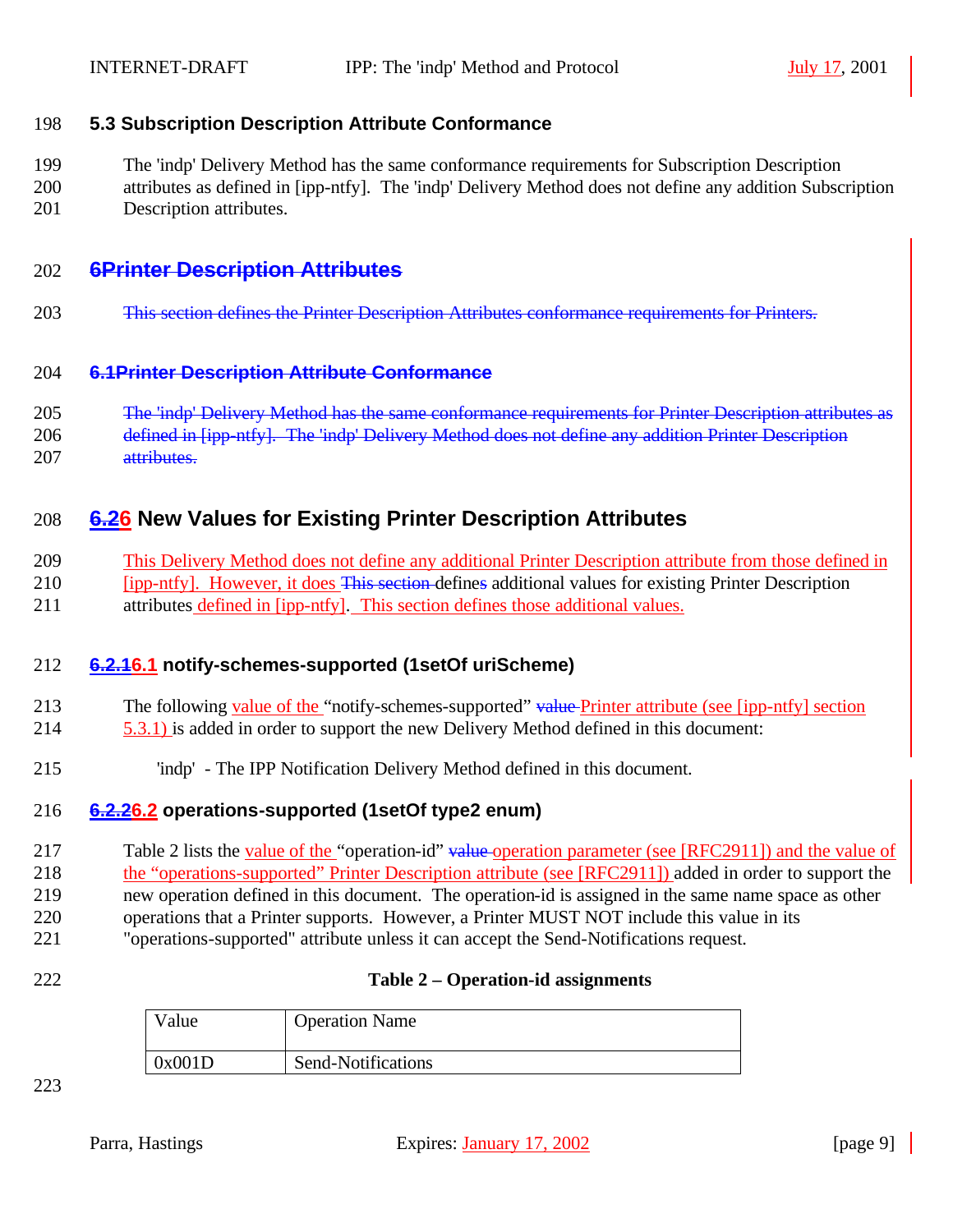# **7 Attributes Only in Event Notifications**

 No additional attributes are defined only for use in Event Notifications besides those defined in [ipp-ntfy].

# **8 Operations for Notification**

- This section defines the operation for Event Notification using the 'indp' Delivery Method.
- There is only one operation defined: Send-Notifications. Section 6.2 assigns of the "operation-id" for the Send-Notifications operation and the following section defined the operation.

# **8.1 Send-Notifications operation**

- This REQUIRED operation allows a Printer to send one or more Event Notifications to a Notification Recipient using HTTP.
- The Printer composes the information defined for an IPP Notification [ipp-ntfy] and sends it using the 235 Sendt-Notifications operation to the Notification Recipient supplied in the Subscription object. The ordering of separate Send-Notifications operations that a Printer sends MUST follow the "Event Notification Ordering" requirements in [ipp-ntfy] section 9.
- The Send-Notifications operation uses the operations model defined by IPP [RFC2566]. This includes, the use of a URI as the identifier for the target of each operation, the inclusion of a version number, operation-id, and request-id in each request, and the definition of attribute groups. The Send- Notifications operation uses the Operation Attributes group, but currently has no need for the Unsupported Attributes, Printer Object Attributes, and Job-Object Attributes groups. However, it uses
- a new attribute group, the Event Notification Attributes group.
- The Notification Recipient MUST accept the request in any state. There is no state defined for the Notification Recipient for this Delivery Method.
- Access Rights: Notification Recipient MAY enforce access rights. If the Printer receives a rejection with these status codes: 'client-error-forbidden', 'client-error-not-authenticated', or 'client-error-not-authorized' status code , the Printer SHOULD cancel the subscription.

# **8.1.1 Send-Notifications Request**

- Every operation request MUST contains the following parameters (see [RFC2911] section 3.1.1):
- a "version-number" '1.0' the version of the 'indp' protocol is '1.0'. - an "operation-id" - the value defined in Table 2 - a "request-id" - the request id (see [RFC2911] section 3.1.2).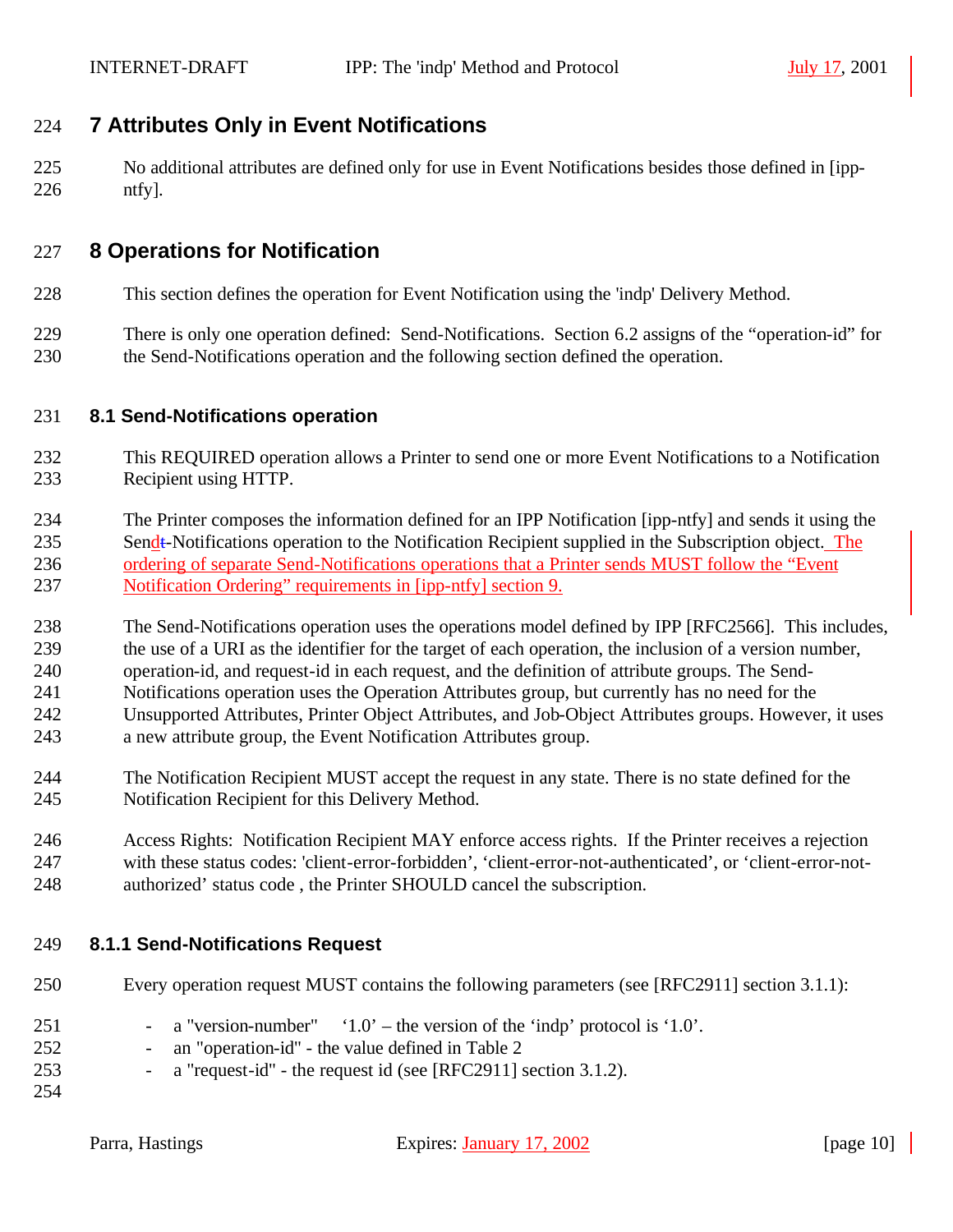| 255 | The following groups of attributes MUST be part of the Send-Notifications Request:                |
|-----|---------------------------------------------------------------------------------------------------|
| 256 | Group 1: Operation Attributes                                                                     |
| 257 | Natural Language and Character Set:                                                               |
| 258 | The "attributes-charset" and "attributes-natural-language" attributes as defined in [RFC2911]     |
| 259 | section 3.1.4.1.                                                                                  |
| 260 | The Printer MUST use the values of "notify-charset" and "notify-natural-language",                |
| 261 | respectively, from one Subscription Object associated with the Event Notifications in this        |
| 262 | request.                                                                                          |
| 263 | Normally, there is only one matched Subscription Object, or the value of the "notify-charset"     |
| 264 | and "notify-natural-language" attributes is the same in all Subscription Objects. If not, the     |
| 265 | Printer MUST pick one Subscription Object from which to obtain the value of these attributes.     |
| 266 | The algorithm for picking the Subscription Object is implementation dependent. The choice of      |
| 267 | natural language is not critical because 'text' and 'name' values can override the "attributes-   |
| 268 | natural-language" Operation attribute. The Printer's choice of charset is critical because a bad  |
| 269 | choice may leave it unable to send some 'text' and 'name' values accurately.                      |
| 270 | Target:                                                                                           |
| 271 | A copy of the Subscription object's "notify-recipient-uri" (uri) attribute which is the target of |
| 272 | this operation as described in [RFC2911] section 3.1.5, i.e., the URI of the 'indp' Notification  |
| 273 | Recipient (see section 5.2.1).                                                                    |
| 274 | Group 2 to N: Event Notification Attributes                                                       |
| 275 | In each group 2 to N, each attribute is encoded using the IPP rules for encoding attributes       |
| 276 | [RFC2910] and the attributes within a group may MAY be encoded in any order. Note: the            |
| 277 | Get-Jobs response in [RFC2911] acts as a model for encoding multiple groups of attributes.        |
| 278 | The entire request is considered a single Compound Event Notification and MUST follow the         |
| 279 | "Event Notification Ordering" requirements for Event Notifications within a Compound Event        |
| 280 | Notification specified in [ipp-ntfy] section 9.                                                   |
| 281 | Each Event Notification Group MUST contain all of attributes specified in [ipp-ntfy] section      |
| 282 | 9.1 ("Content of Machine Consumable Event Notifications") with exceptions denoted by              |
| 283 | asterisks in the tables below.                                                                    |
| 284 | The tables below are copies of the tables in [ipp-ntfy] section 9.1 ("Content of Machine"         |
| 285 | Consumable Event Notifications") except that each cell in the "Sends" column is a "MUST".         |
| 286 | For an Event Notification for all Events, the Printer sends the following attributes.             |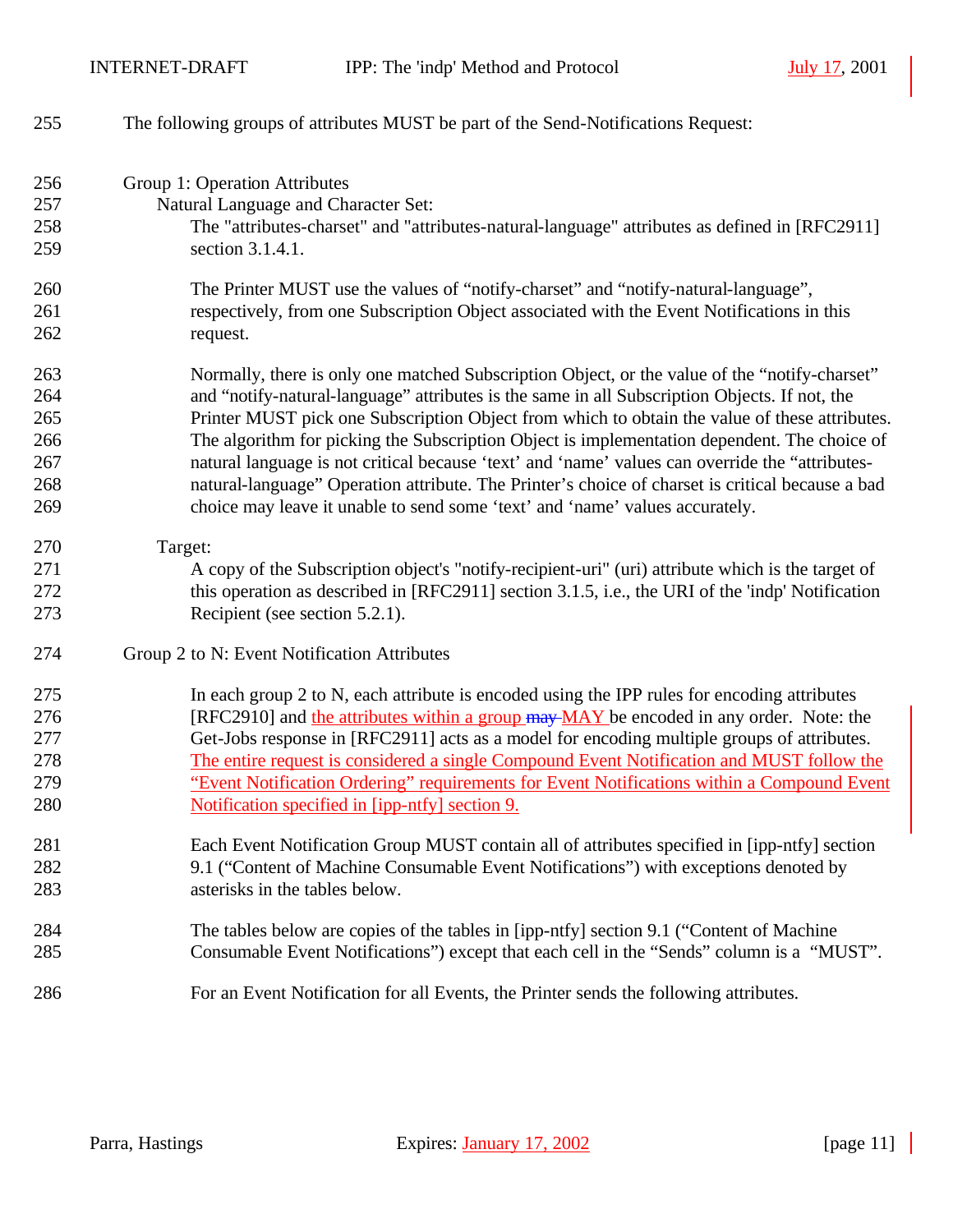|                   | <b>Source Value</b>                                                                                                                             | Sends             | Source Object             |
|-------------------|-------------------------------------------------------------------------------------------------------------------------------------------------|-------------------|---------------------------|
|                   | notify-subscription-id (integer(1:MAX))                                                                                                         | <b>MUST</b>       | Subscription              |
|                   | notify-printer-uri (uri)                                                                                                                        | <b>MUST</b>       | Subscription              |
|                   | notify-subscribed-event (type2 keyword)                                                                                                         | <b>MUST</b>       | <b>Event Notification</b> |
|                   | printer-up-time (integer(MIN:MAX))                                                                                                              | <b>MUST</b>       | Printer                   |
|                   | printer-current-time (dateTime)                                                                                                                 | MUST <sup>*</sup> | Printer                   |
|                   | notify-sequence-number (integer (0:MAX))                                                                                                        | <b>MUST</b>       | Subscription              |
|                   | notify-charset (charset)                                                                                                                        | <b>MUST</b>       | Subscription              |
|                   | notify-natural-language (naturalLanguage)                                                                                                       | <b>MUST</b>       | Subscription              |
|                   | notify-user-data (octetString(63))                                                                                                              | MUST **           | Subscription              |
|                   | notify-text (text (MAX))                                                                                                                        | <b>MUST</b>       | <b>Event Notification</b> |
|                   | attributes from the "notify-attributes" attribute, if any                                                                                       | MUST ***          | Printer                   |
|                   | attributes from the "notify-attributes" attribute, if any                                                                                       | MUST ***          | Job                       |
|                   | attributes from the "notify-attributes" attribute, if any                                                                                       | MUST ***          | Subscription              |
| 288<br>289<br>290 | * The Printer MUST send "printer-current-time" if and only if it supports the "printer-current-<br>time" attribute on the Printer object.       |                   |                           |
| 291<br>292        | ** If the associated Subscription Object does not contain a "notify-user-data" attribute, the<br>Printer MUST send an octet-string of length 0. |                   |                           |
| 293               | *** If the "notify-attributes" attribute is present on the Subscription Object, the Printer MUST                                                |                   |                           |
| 294               | send all attributes specified by the "notify-attributes" attribute. Note: if the Printer doesn't                                                |                   |                           |
| 295               | support the "notify-attributes" attribute, it is not present on the associated Subscription Object                                              |                   |                           |
| 296               | and the Printer does not send any client-requested attributes.                                                                                  |                   |                           |
| 297               | For Event Notifications for Job Events, the Printer sends the following additional attributes                                                   |                   |                           |
| 298               | shown in Table 4.                                                                                                                               |                   |                           |
| 299               | Table 4 - Additional Attributes in Event Notification Content for Job Events                                                                    |                   |                           |

# 287 **Table 3 – Attributes in Event Notification Content**

| Source Value                               | Sends       | Source<br>Object |
|--------------------------------------------|-------------|------------------|
| job-id (integer $(1:MAX)$ )                | <b>MUST</b> | Job              |
| job-state (type1 enum)                     | <b>MUST</b> | Job              |
| job-state-reasons (1setOf type2 keyword)   | <b>MUST</b> | Job              |
| job-impressions-completed (integer(0:MAX)) | $MUST*$     | Job              |

300

301 \* The Printer MUST send the "job-impressions-completed" attribute in an Event Notification 302 only for the combinations of Events and Subscribed Events shown in Table 5.

303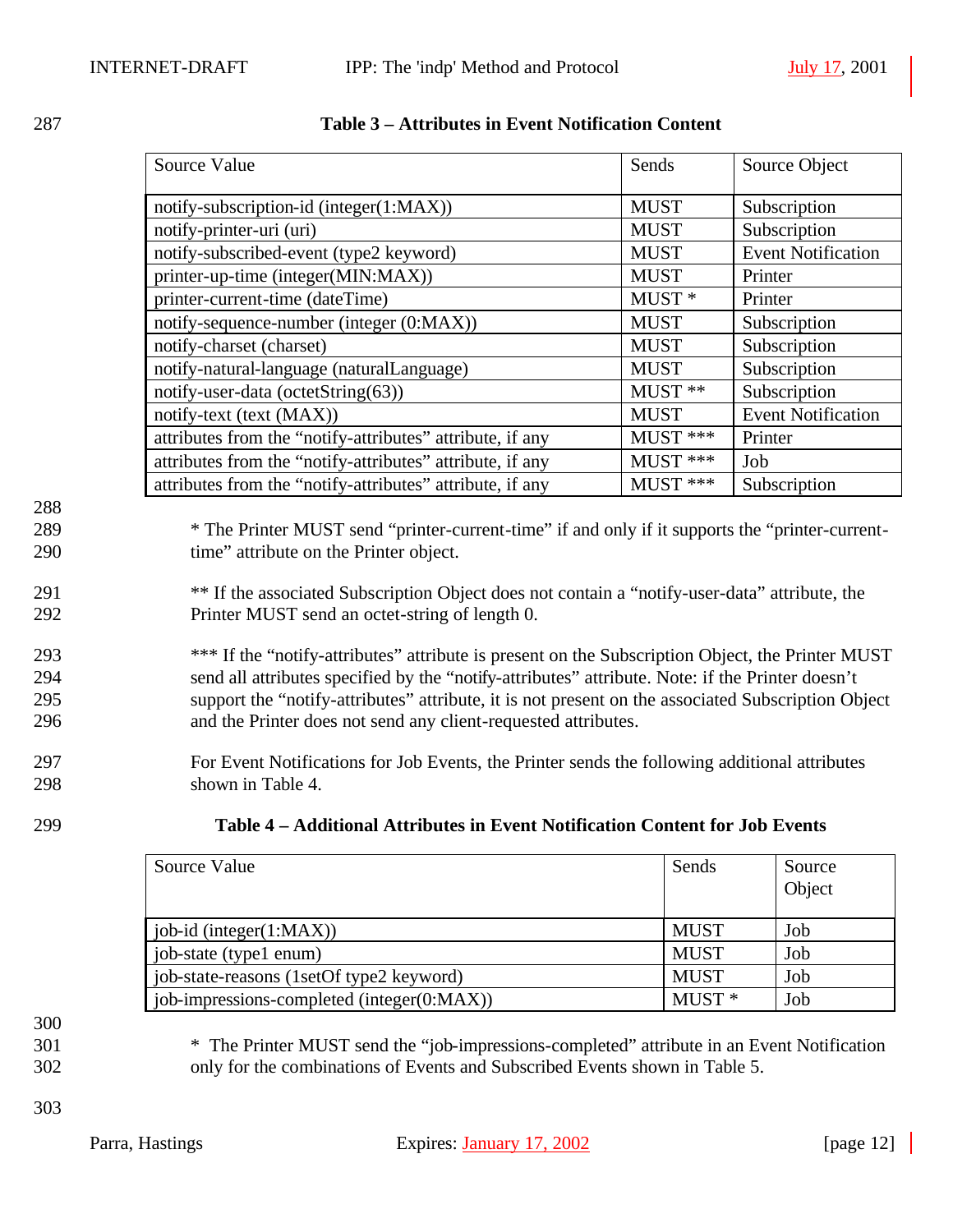#### **Table 5 – Combinations of Events and Subscribed Events for "job-impressions-completed"**

| <b>Job</b> Event | Subscribed Job Event |
|------------------|----------------------|
| 'iob-progress'   | 'job-progress'       |
| 'iob-completed'  | 'iob-completed'      |
| 'iob-completed'  | 'job-state-changed'  |

# 

 For Event Notification for Printer Events, the Printer sends the following additional attributes shown in Table 6.

| 308 | Table 6 – Additional Attributes in Event Notification Content for Printer Events |
|-----|----------------------------------------------------------------------------------|
|     |                                                                                  |

| Source Value                                 | Sends       | Source Object |
|----------------------------------------------|-------------|---------------|
| printer-state (type1 enum)                   | <b>MUST</b> | Printer       |
| printer-state-reasons (1setOf type2 keyword) | <b>MUST</b> | Printer       |
| printer-is-accepting-jobs (boolean)          | <b>MUST</b> | Printer       |

#### 

## **8.1.2 Send-Notifications Response**

- The Notification Recipient MUST return (to the client which is the Printer) the following sets of attributes as part of a Send-Notifications response:
- Every operation response contains the following REQUIRED parameters (see [RFC2911] section 3.1.1}:
- a "version-number" - a "status-code" - the "request-id" that was supplied in the corresponding request Group 1: Operation Attributes Status Message: As defined in [RFC2911]. The Notification Recipient can return any status codes defined in [RFC2911] and section 9.1 that applies to all of the Event Notification Attribute groups. The following is a description of the important status codes: **'successful-ok':** the Notification Recipient received all of the Event Notification Attribute Groups and was expecting each of them. **'successful-ok-ignored-notifications':** the Notification Recipient was able to consume some, but not all of the Event Notification Attributes Groups sent. The Event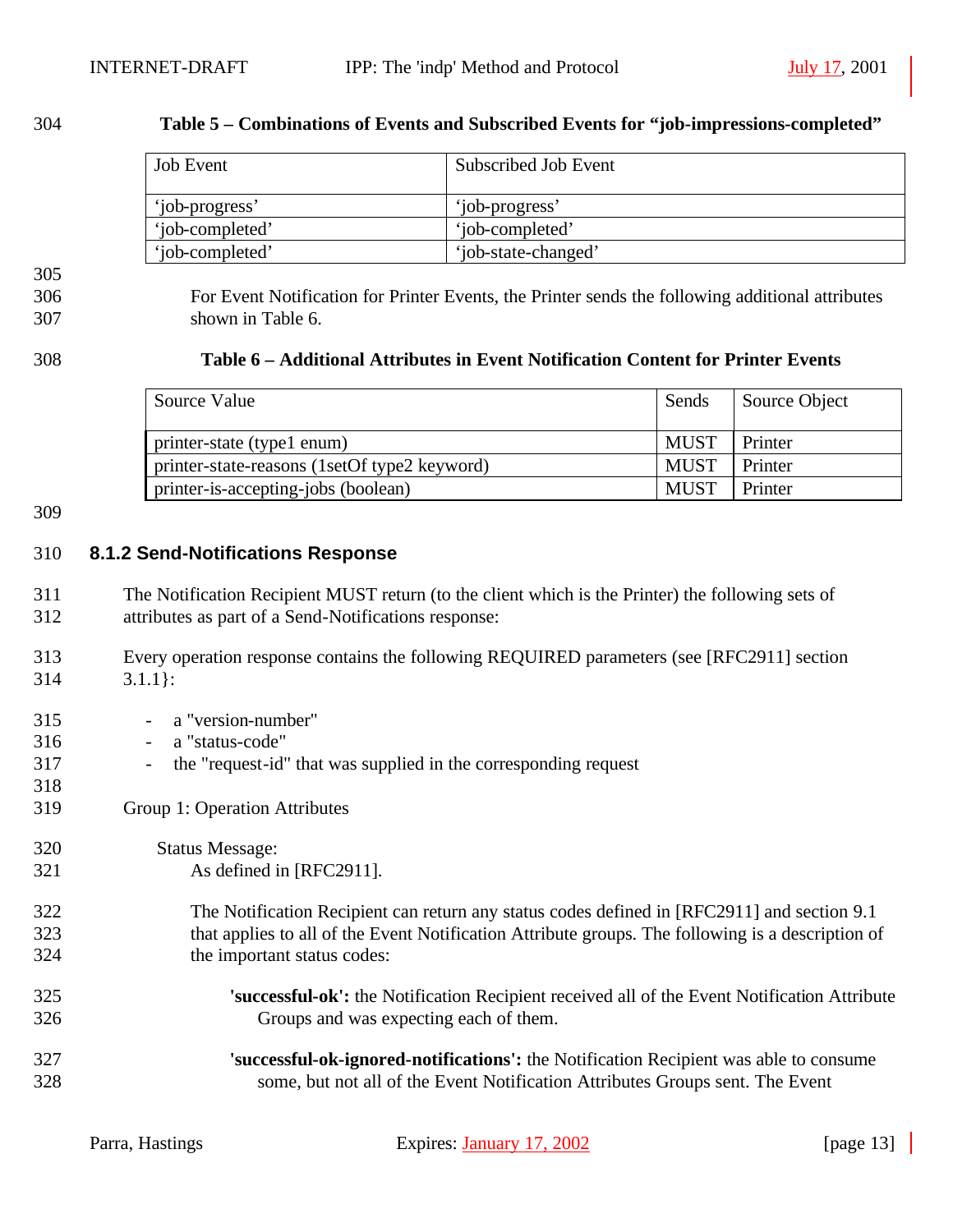| 329 | Notification Attributes Groups with a "notify-status-code" attribute are the ones that          |
|-----|-------------------------------------------------------------------------------------------------|
| 330 | were ignored or are to be canceled.                                                             |
| 331 | 'client-error-ignored-all-notifications': the Notification Recipient was unable to              |
| 332 | consume any of the Event Notification Attributes Groups sent. The Event                         |
| 333 | Notification Attributes Groups with a "notify-status-code" attribute are the ones that          |
| 334 | were ignored or are to be canceled.                                                             |
| 335 | Natural Language and Character Set:                                                             |
| 336 | The "attributes-charset" and "attributes-natural-language" attributes as defined in [RFC2911]   |
| 337 | section 3.1.4.1.                                                                                |
| 338 | Group 2 to N: Notification Attributes                                                           |
| 339 | These groups MUST be returned if and only if the "status-code" parameter returned in Group 1 is |
| 340 | anything but the 'successful-ok' status code.                                                   |
| 341 | "notify-status-code" (type2 enum)                                                               |
| 342 | Indicates whether the Notification Recipient was able to consume the n-th Notification Report   |
| 343 | as follows:                                                                                     |
| 344 | 'successful-ok' - this Event Notification Attribute Group was consumed                          |
| 345 | 'client-error-not-found' - this Event Notification Attribute Group was not able to be           |
| 346 | consumed. The Printer MUST cancel the Subscription and MUST NOT attempt to                      |
| 347 | send any further Event Notifications from the associated Subscription object.                   |
| 348 | 'successful-ok-but-cancel-subscription' - the Event Notification Attribute Group was            |
| 349 | consumed, but the Notification Recipient wishes to cancel the Subscription object.              |
| 350 | The Printer MUST cancel the Subscription and MUST NOT attempt to send any                       |
| 351 | further Event Notifications from the associated Subscription object.                            |
|     |                                                                                                 |

# **9 Status Codes**

 This section lists status codes whose meaning have been extended and/or defined for returning in Event Notification Attribute Groups as the value of the "notify-status-code" operation attribute. The code values are allocated in the same space as the status codes in [RFC2911].

# **9.1 Additional Status Codes**

 The following status codes are defined as extensions for Notification and are returned as the value of the "status-code" parameter in the Operation Attributes Group of a response (see [RFC2911] section 3.1.6.1). Operations in this document can also return the status codes defined in section 13 of [RFC2911]. The 'successful-ok' status code is an example of such a status code.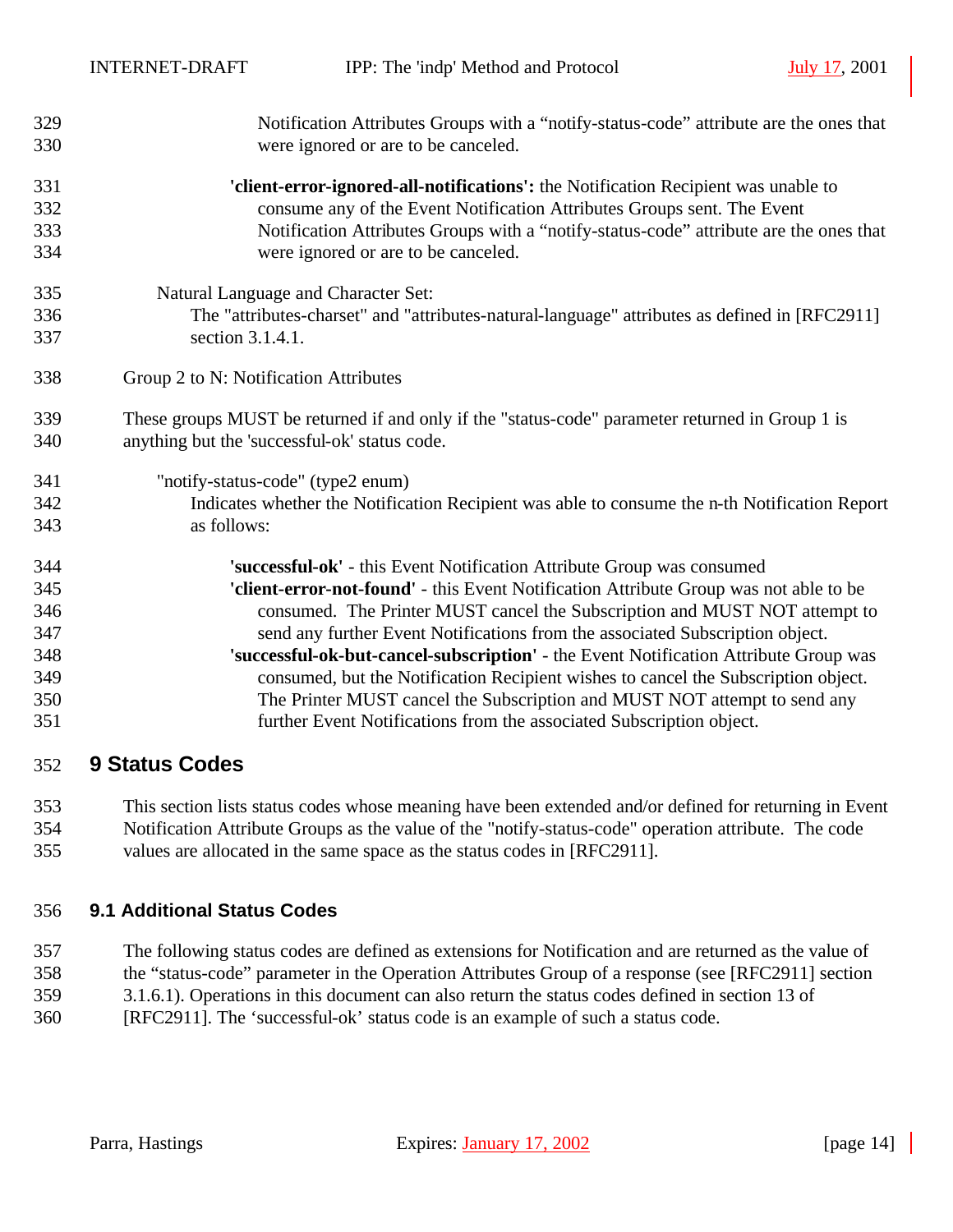## **9.1.1 successful-ok-ignored-notifications (0x0004)**

 The Notification Recipient was able to consume some, but not all, of the Event Notifications Attributes Groups sent by the Printer in the Send-Notifications request. See section 8.1.2 for further details.

### **9.1.2 client-error-ignored-all-notifications (0x0416)**

 The Notification Recipient was unable to consume any of the Event Notification Attributes Groups sent by the Printer. The Event Notification Attributes Groups with a "notify-status-code" attribute are the ones that were ignored or are to be canceled. The Printer MAY remove subscriptions for future events which this client was unable to consume.

### **9.2 Status Codes returned in Event Notification Attributes Groups**

 This section contains values of the "notify-status-code" attribute that the Notification Recipient returns in a Event Notification Attributes Group in a response when the corresponding Event Notification Attributes Group in the request:

- 1. was not consumed OR
- 2. was consumed, but the Notification Recipient wants to cancel the corresponding Subscription object
- The following sections are ordered in decreasing order of importance of the status-codes.

#### **9.2.1 client-error-not-found (0x0406)**

- This status code is defined in [RFC2911]. This document extends its meaning and allows it to be returned in an Event Notification Attributes Group of a response.
- The Notification Recipient was unable to consume this Event Notification Attributes Group because it was not expected. See section 8.1.2 for further details.

### **9.2.2 successful-ok-but-cancel-subscription (0x0006)**

 The Notification Recipient was able to consume this Event Notification Attributes Group that the Printer sent, but wants the corresponding Subscription object to be canceled none-the-less. See section 8.1.2 for further details.

# **10 Encoding and Transport**

This section defines the encoding and transport used by the 'indp' Delivery Method.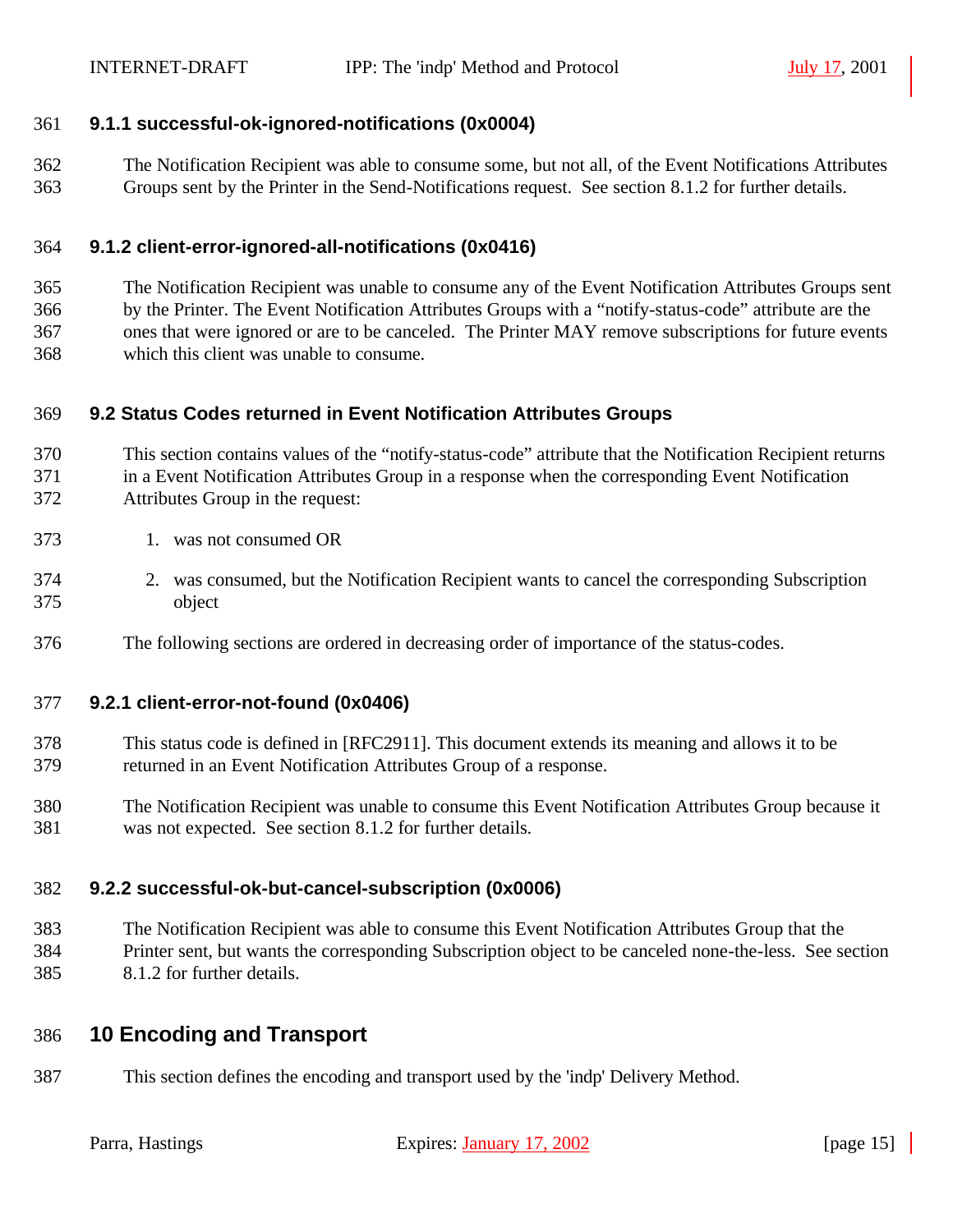# **10.1 Encoding of the Operation Layer**

 The 'indp' Delivery Method uses the IPP operation layer encoding described in [RFC2910] and the Event Notification Attributes Group tag allocated by [ipp-ntfy] as shown in Table 7:

### **Table 7 – The "event-notification-attributes-tag" value**

| Tag Value (Hex) | Meaning                             |
|-----------------|-------------------------------------|
| 0x07            | "event-notification-attributes-tag" |

# **10.2 Encoding of Transport Layer**

The 'indp' Notification Delivery Method uses the IPP transport layer encoding described in [RFC2910].

It is REQUIRED that an 'indp' Notification Recipient implementation support HTTP over the IANA-

396 assigned Wwell Kknown system Pport assigned to the 'indp' Delivery Method as its default port by

IANA (see section 13), though a Notification Recipient implementation MAY support HTTP over some

other port as well.

# **11 Conformance Requirements**

This section defines conformance requirements for Printers and Notification Recipients.

# **11.1 Conformance Requirements for Printers**

- The 'indp' Delivery Method is RECOMMENDED for a Printer to support.
- IPP Printers that conform to this specification:
- 1. MUST meet the conformance requirements defined in [ipp-ntfy].
- 2. MUST support the conformance requirements for Subscription object attributes defined in section 5, including the syntax for the "notify-recipient-uri" Subscription Object attribute defined in section 5.2.1.
- 3. MUST support the conformance requirements for Printer Description object attributes defined in section 6.
- 4. MUST support the 'indp' protocol by sending Event Notifications using the Send-Notifications operation defined in section 8.1.
- 5. MUST send INDP URLs (e.g., in the "notify-recipient-uri" attribute in 'Send-Notifications') that conform to the ABNF specified in section 12.5 of this document;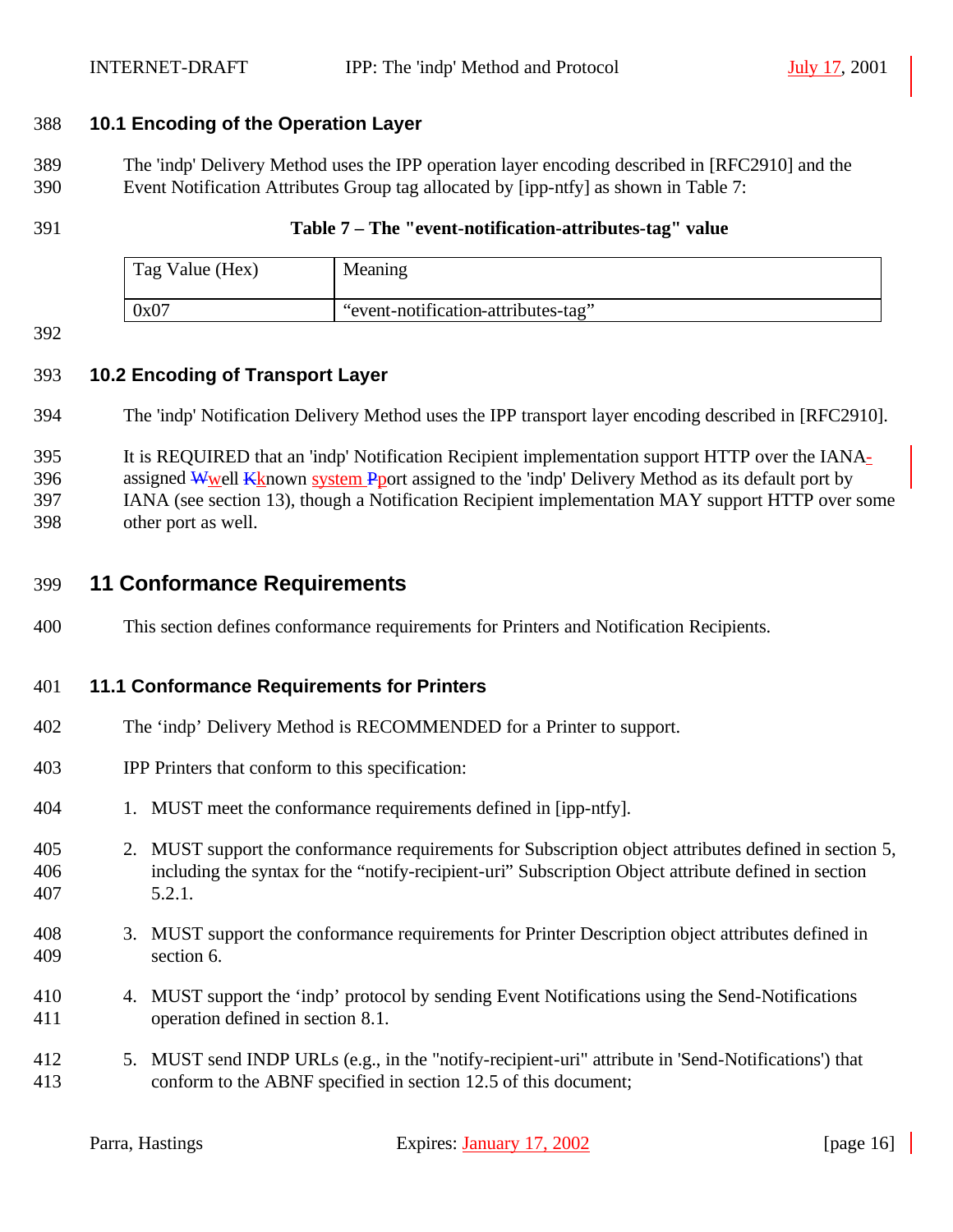- 6. MUST send the Send-Notifications operation via the port specified in the INDP URL (if present) or 415 otherwise via the IANA--assigned well-known system port xxx [TBAD by IANA];
- 7. MUST convert INDP URLs for use in the Send-Notifications operation to their corresponding HTTP URL forms for use in the HTTP layer by the same rules used to convert IPP URLs to their corresponding HTTP URL forms (see section 5 'IPP URL Scheme' in [RFC2910]).

## **11.2 Conformance Requirements for INDP Notification Recipients**

- INDP Notification Recipients that conform to this specification:
- 1. MUST accept Send-Notifications requests and return Send-Notifications responses as defined in sections 8 and 9.
- 2. SHOULD reject received INDP URLs in "application/ipp" request bodies (e.g., in the "notify- recipient-uri" attribute in 'Send-Notifications') that do not conform to the ABNF for INDP URLs specified in section 12.5 of this document;
- 426 3. MUST listen for INDP operations on IANA-assigned well-known system port xxx [TBAD by IANA], unless explicitly configured by system administrators or site policies;
- 428 4. SHOULD NOT listen for INDP operations on any other port, unless explicitly configured by system administrators or site policies.

# **12 INDP URL Scheme**

### **12.1 INDP URL Scheme Applicability and Intended Usage**

- This section is intended for use in registering the "indp" URL scheme with IANA and fully conforms to the requirements in [RFC2717]. This document defines the "indp" URL (Uniform Resource Locator) scheme for specifying the location of an INDP Notification Recipient object which implements IPP Notification Delivery Protocol (INDP) specified in this document.
- The intended usage of the "indp" URL scheme is COMMON.

# **12.2 INDP URL Scheme Associated INDP Port**

- All INDP URLs which do NOT explicitly specify a port MUST be used over IANA-assigned well-439 known system port xxx [TBAD by IANA] for the INDP protocol.
- See: IANA Port Numbers Registry [IANA-PORTREG].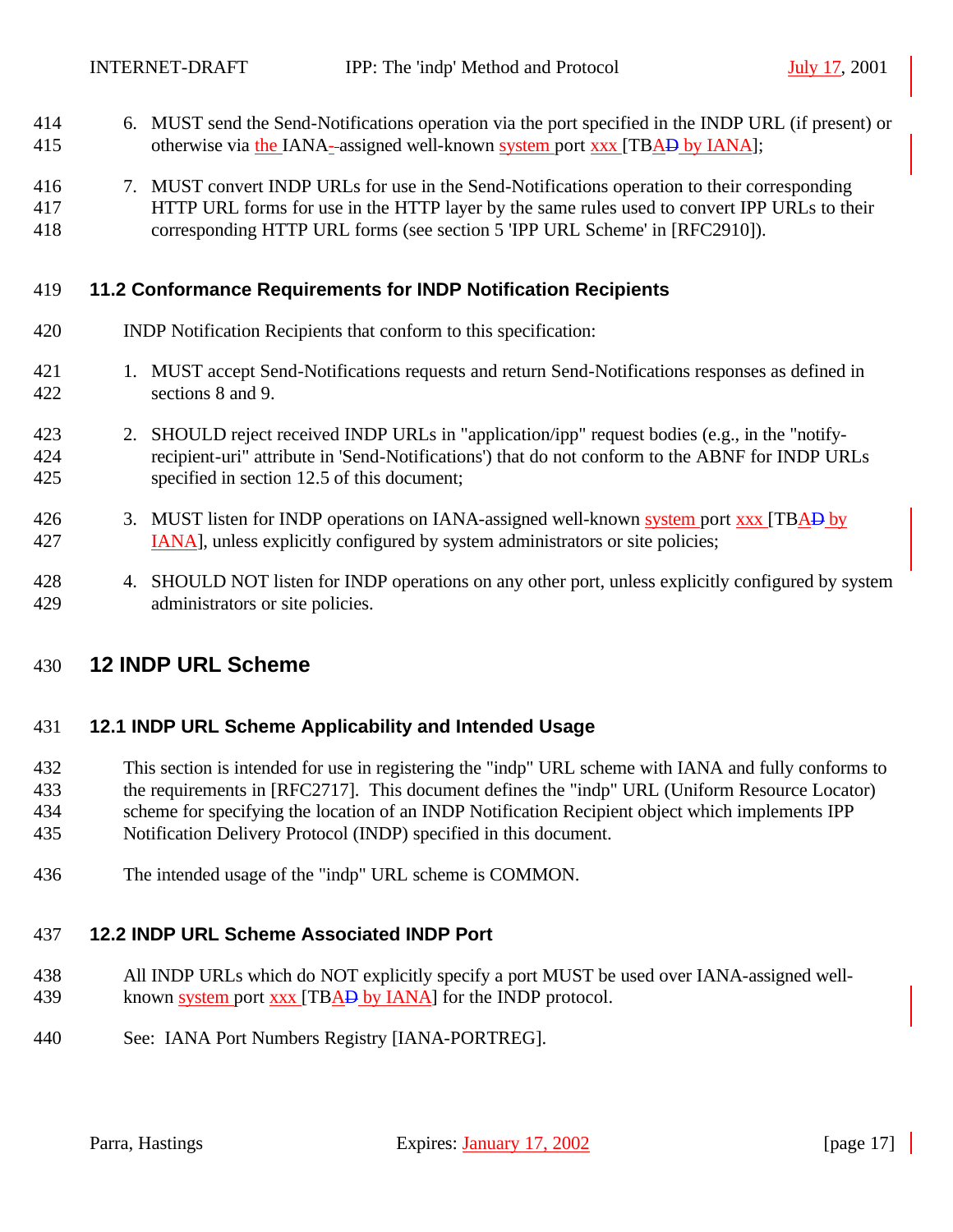# **12.3 INDP URL Scheme Associated MIME Type**

- All INDP protocol operations (requests and responses) MUST be conveyed in an "application/ipp"
- MIME media type as registered in [IANA-MIMEREG]. INDP URLs MUST refer to INDP
- Notification Recipient objects which support this "application/ipp" MIME media type.
- See: IANA MIME Media Types Registry [IANA-MIMEREG].

## **12.4 INDP URL Scheme Character Encoding**

- The INDP URL scheme defined in this document is based on the ABNF for the HTTP URL scheme
- defined in HTTP/1.1 [RFC2616], which is derived from the URI Generic Syntax [RFC2396] and further updated by [RFC2732] and [RFC2373] (for IPv6 addresses in URLs). The INDP URL scheme is case-
- insensitive in the 'scheme' and 'host' (host name or host address) part; however the 'abs\_path' part is
- case-sensitive, as in [RFC2396]. Code points outside [US-ASCII] MUST be hex escaped by the
- mechanism specified in [RFC2396].

# **12.5 INDP URL Scheme Syntax in ABNF**

- This section is intended for use in registering the "indp" URL scheme with IANA and fully conforms to 455 the requirements in [RFC2717]. This document defines the "indp" URL (Uniform Resource Locator)
- 456 scheme for specifying the location of an INDP Notification Recipient object which implements IPP
- Notification Delivery Protocol (INDP) specified in this document.
- The intended usage of the "indp" URL scheme is COMMON.
- The IPP protocol places a limit of 1023 octets (NOT characters) on the length of a URI (see section 4.1.5 'uri' in [RFC2911]). An INDP Notification Recipient MUST return 'client-error-request-value-too-long' (see section 13.1.4.10 in [RFC2911]) when a URI received in a request is too long.
- Note: INDP Notification Recipients ought to be cautious about depending on URI lengths above 255 bytes, because some older client or proxy implementations might not properly support these lengths.

 INDP URLs MUST be represented in absolute form. Absolute URLs always begin with a scheme name followed by a colon. For definitive information on URL syntax and semantics, see "Uniform Resource Identifiers (URI): Generic Syntax and Semantics" [RFC2396]. This specification adopts the definitions of "port", "host", "abs\_path", and "query" from [RFC2396], as updated by [RFC2732] and [RFC2373] (for IPv6 addresses in URLs).

- The INDP URL scheme syntax in ABNF is as follows:
- 470 indp URL = "indp:" "//" host [ ":" port ] [ abs path [ "?" query ]]
- 472 If the port is empty or not given, IANA-assigned well-known system port xxx [TBAD by IANA] is assumed. The semantics are that the identified resource (see section 5.1.2 of [RFC2616]) is located at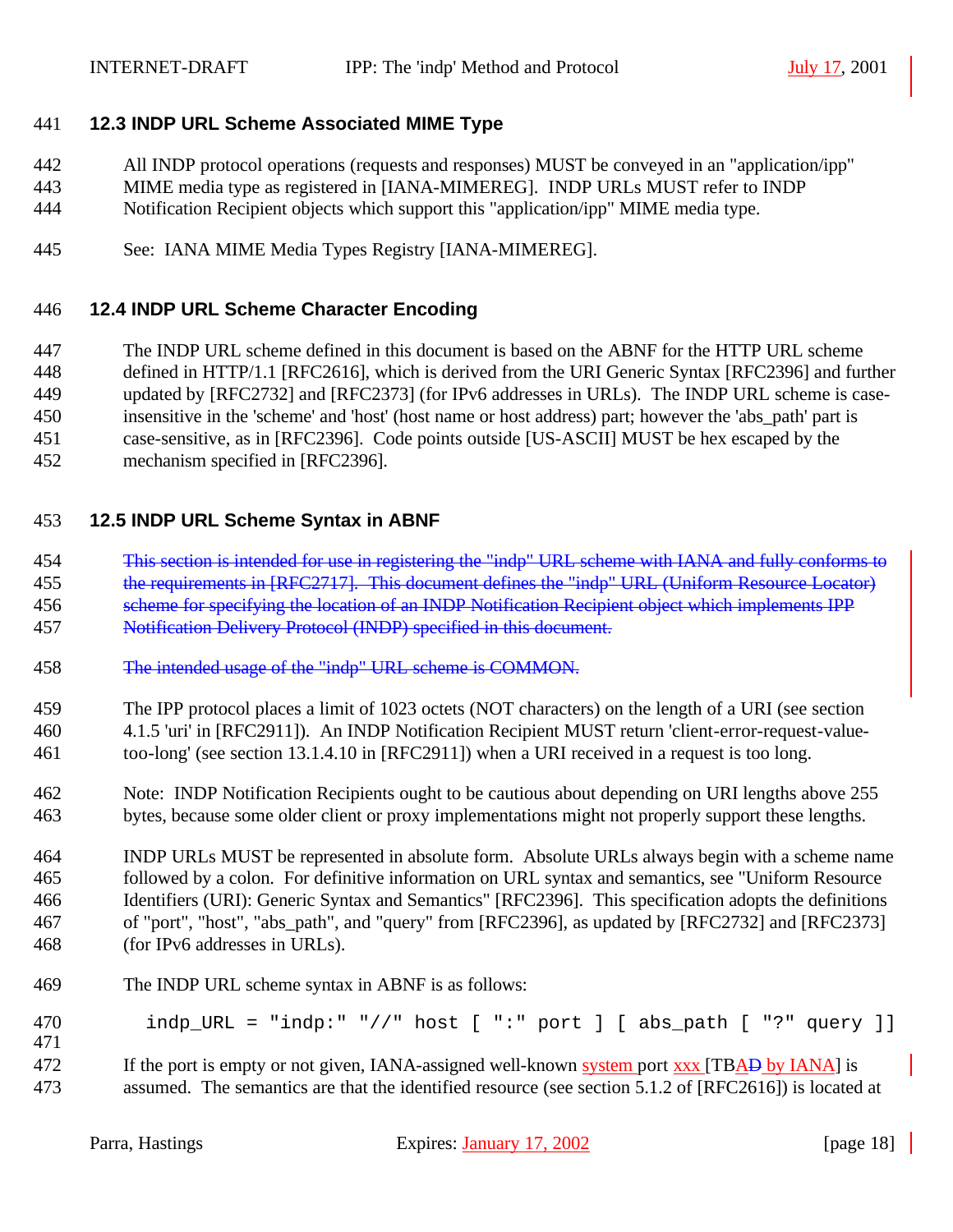- the INDP Notification Recipient listening for HTTP connections on that port of that host, and the Request-URI for the identified resource is 'abs\_path'.
- Note: The use of IP addresses in URLs SHOULD be avoided whenever possible (see [RFC1900]).

 If the 'abs\_path' is not present in the URL, it MUST be given as "/" when used as a Request-URI for a resource (see section 5.1.2 of [RFC2616]). If a proxy receives a host name which is not a fully qualified domain name, it MAY add its domain to the host name it received. If a proxy receives a fully qualified domain name, the proxy MUST NOT change the host name.

## **12.5.1 INDP URL Examples**

- The following are examples of valid INDP URLs for Notification Recipient objects (using DNS host names):
- indp://abc.com indp://abc.com/listener
- Note: The use of IP addresses in URLs SHOULD be avoided whenever possible (see [RFC1900]).
- The following literal IPv4 addresses:

| 489 | 192.9.5.5 |  | ; IPv4 address in IPv4 style |  |  |
|-----|-----------|--|------------------------------|--|--|
| 490 | 186.7.8.9 |  | ; IPv4 address in IPv4 style |  |  |

are represented in the following example INDP URLs:

```
493 indp://192.9.5.5/listener<br>494 indp://186.7.8.9/listener
              indp://186.7.8.9/listeners/tom
495
```
The following literal IPv6 addresses (conformant to [RFC2373]):

| 497 | : 192.9.5.5               |  | ; IPv4 address in IPv6 style |  |  |
|-----|---------------------------|--|------------------------------|--|--|
| 498 | $:$ FFFF:129.144.52.38    |  | ; IPv4 address in IPv6 style |  |  |
| 499 | 2010:836B:4179::836B:4179 |  | ; IPv6 address per RFC 2373  |  |  |

are represented in the following example INDP URLs:

502 indp://[::192.9.5.5]/listener<br>503 indp://[::FFFF:129.144.52.38] indp://[::FFFF:129.144.52.38]/listener indp://[2010:836B:4179::836B:4179]/listeners/tom 

### **12.5.2 INDP URL Comparisons**

 When comparing two INDP URLs to decide if they match or not, the comparer MUST use the same rules as those defined for HTTP URI comparisons in [RFC2616], with the sole following exception: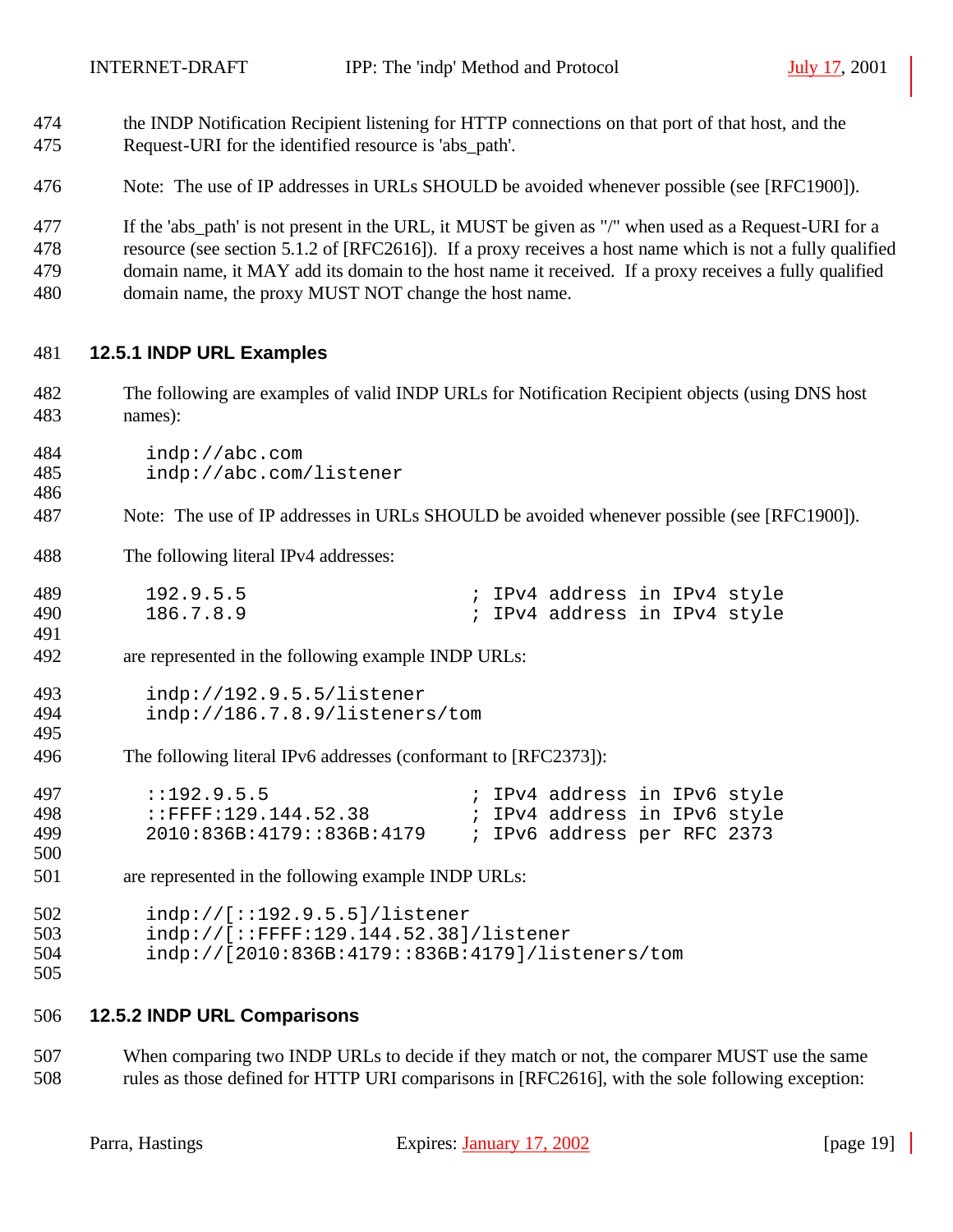- 509 A port that is empty or not given MUST be treated as equivalent to the well-known system port 510 xxx [TBA by IANA] for that INDP URL (port [TBD]);
- 

# **13 IANA Considerations**

- IANA is requested to shall register the indp URL scheme as defined in section 12 according to the procedures of [RFC2717] and assign a well-known system port.
- 515 IANA is requested to assign a default system port (less than 1024) for use with the indp URL as defined in section 12.
- The rest of this section contains the exact information for IANA to add to the IPP Registries according to the procedures defined in RFC 2911 [RFC2911] section 6.
- *Note to RFC Editors: Replace RFC NNNN below with the RFC number for this document, so that it accurately reflects the content of the information for the IANA Registry.*

# **13.1 Operation Registrations**

- 522 The following table lists the operations defined in this document. This is to be registered will be 523 published by IANA according to the procedures in RFC 2911 [RFC2911] section 6.4. with the following path:
- 525 ftp.isi.edu/iana/assignments/ipp/operations/
- The registry entry will contain the following information:
- 527 Operations: and the section of the section: Ref. Section:

528 Send-Notifications operation RFC NNNN 8.1

- The resulting operation registration will be published in the ftp://ftp.iana.org/in-notes/iana/assignments/ipp/operations/
- area.
- 

# **13.2 Additional attribute value registrations of for existing attributes**

 This section lists additional attribute value registrations for use with existing attributes defined in other documents.

# **13.2.1 Additional values for the "notify-schemes-supported" Printer attribute**

538 The <u>following table lists the uriScheme value defined in this document as an additional uriScheme value</u> 539 for use with the "notify-schemes-supported" uriScheme Printer attribute defined in [ipp-ntfy]. value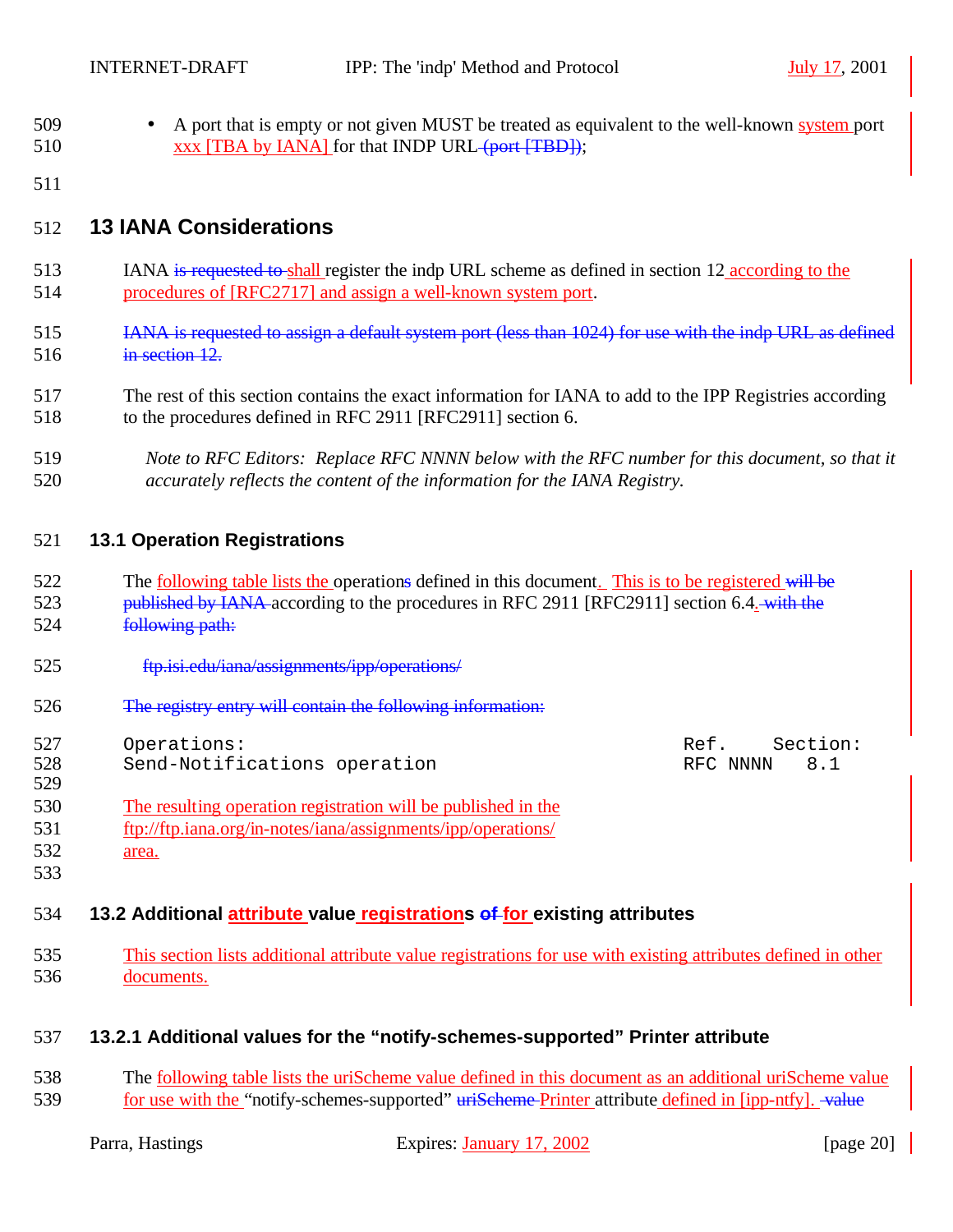| 540<br>541               | defined in this document. This is to be registered will be published by IANA-according to the<br>procedures in RFC 2911 [RFC2911] section 6.1. with the following path:                                                                                                                                                                                                                                      |
|--------------------------|--------------------------------------------------------------------------------------------------------------------------------------------------------------------------------------------------------------------------------------------------------------------------------------------------------------------------------------------------------------------------------------------------------------|
| 542                      | ftp.isi.edu/iana/assignments/ipp/attribute-values/notify-schemes-supported/                                                                                                                                                                                                                                                                                                                                  |
| 543                      | The registry entry will contain the following information:                                                                                                                                                                                                                                                                                                                                                   |
| 544<br>545<br>546        | uriScheme Attribute Values:<br>Section:<br>Ref.<br>6.1<br>indp<br>RFC NNNN                                                                                                                                                                                                                                                                                                                                   |
| 547<br>548<br>549<br>550 | The resulting URI scheme attribute value registration will be published in the<br>ftp://ftp.iana.org/in-notes/iana/assignments/ipp/attribute-values/notify-schemes-supported/<br>area.                                                                                                                                                                                                                       |
| 551                      | 13.2.2 Additional values for the "operations-supported" Printer attribute                                                                                                                                                                                                                                                                                                                                    |
| 552<br>553<br>554<br>555 | The <u>following table</u> lists the enum attribute value defined in this document as an additional type2 enum<br>value for use with the "operations-supported" Printer attribute defined in [RFC2911]. type2 enum<br>attribute value defined in this document This is to be registered will be published by IANA according to<br>the procedures in RFC 2911 [RFC2911] section 6.1. with the following path: |
| 556                      | ftp.isi.edu/iana/assignments/ipp/attribute-values/operations-supported/                                                                                                                                                                                                                                                                                                                                      |
| 557                      | The registry entry will contain the following information:                                                                                                                                                                                                                                                                                                                                                   |
| 558<br>559<br>560        | Section:<br>type2 enum Attribute Values:<br>Value<br>Ref.<br>Send-Notifications<br>0x001D<br>RFC NNNN<br>6.2                                                                                                                                                                                                                                                                                                 |
| 561<br>562<br>563<br>564 | The resulting enum attribute value registration will be published in the<br>ftp://ftp.iana.org/in-notes/iana/assignments/ipp/attribute-values/operations-supported/<br>area.                                                                                                                                                                                                                                 |
| 565                      | <b>13.3 Status code Registrations</b>                                                                                                                                                                                                                                                                                                                                                                        |
| 566<br>567<br>568        | The <u>following table lists all the</u> status codes defined in this document. These are to be registered will be<br>published by IANA-according to the procedures in RFC 2911 [RFC2911] section 6.6. with the<br>following path:                                                                                                                                                                           |
| 569                      | ftp.isi.edu/iana/assignments/ipp/status-codes/                                                                                                                                                                                                                                                                                                                                                               |
| 570                      | The registry entry will contain the following information:                                                                                                                                                                                                                                                                                                                                                   |
| 571<br>572<br>573<br>574 | Status codes:<br>Ref.<br>Section:<br>successful-ok-ignored-notifications (0x0004)<br>9.1.1<br>RFC NNNN<br>client-error-ignored-all-notifications (0x0416)<br>9.1.2<br>RFC NNNN                                                                                                                                                                                                                               |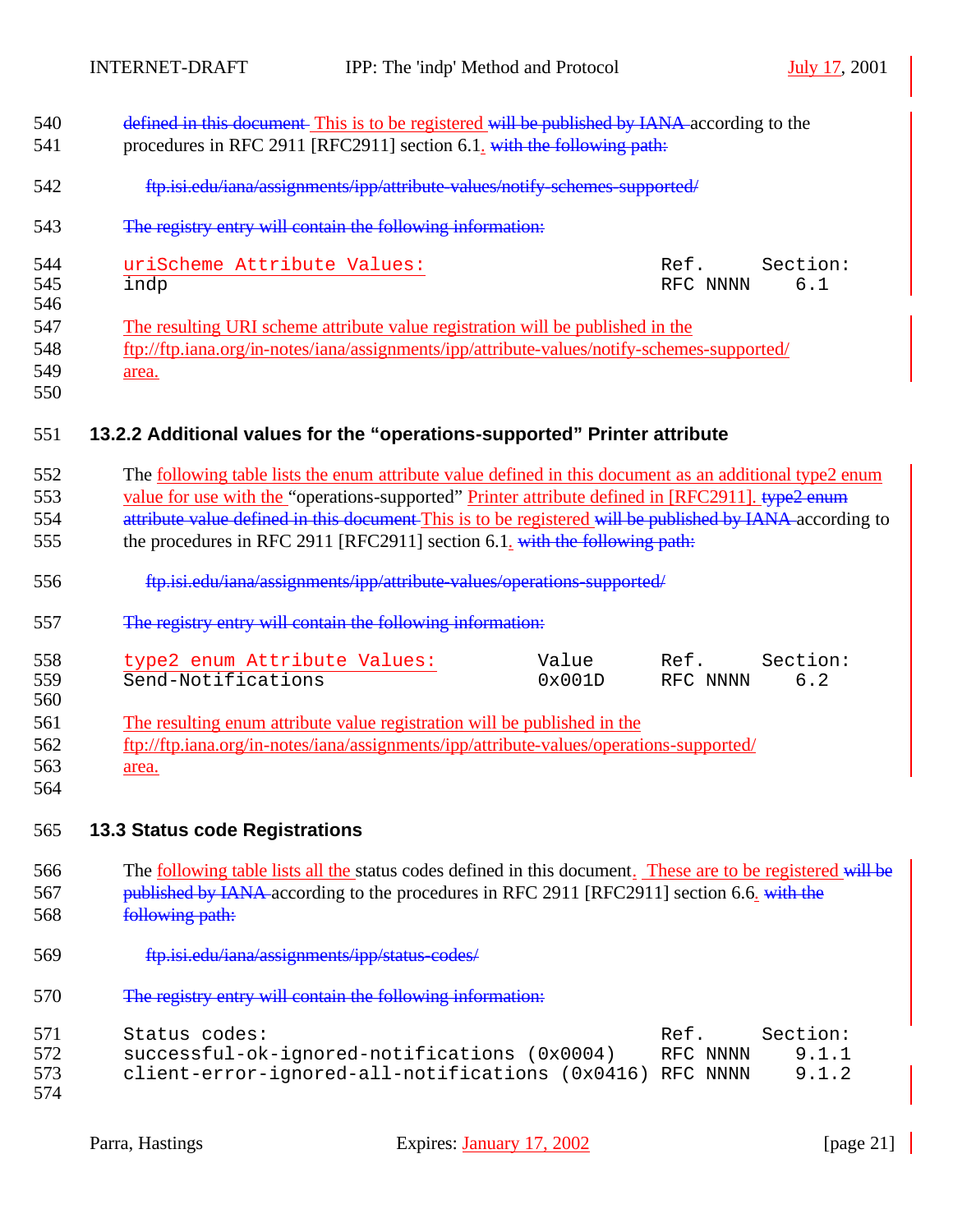| Status Codes in Event Notification Attributes Groups:            |          |
|------------------------------------------------------------------|----------|
| client-error-not-found (0x0406)                                  | RFC NNNN |
| successful-ok-but-cancel-subscription (0x0006)                   | RFC NNNN |
|                                                                  |          |
| The resulting status code registrations will be published in the |          |
| ftp://ftp.iana.org/in-notes/iana/assignments/ipp/status-codes/   |          |

# **14 Internationalization Considerations**

 When the client requests Human Consumable form by supplying the "notify-text-format" operation attribute (see [ipp-ntfy]), the IPP Printer (or any Notification Service that the IPP Printer might be configured to use) supplies and localizes the text value of the "human-readable-report" attribute in the Notification according to the charset and natural language requested in the notification subscription.

# **15 Security Considerations**

 The IPP Model and Semantics document [RFC2911] discusses high level security requirements (Client Authentication, Server Authentication and Operation Privacy). Client Authentication is the mechanism by which the client proves its identity to the server in a secure manner. Server Authentication is the mechanism by which the server proves its identity to the client in a secure manner. Operation Privacy is defined as a mechanism for protecting operations from eavesdropping.

 The Notification Recipient can cancel unwanted Subscriptions created by other parties without having to be the owner of the subscription by returning the 'successful-ok-but-cancel-subscription' status code in the Send-Notifications response returned to the Printer.

# **15.1 Security Conformance**

- Printers (client) MAY support Digest Authentication [RFC2617]. If Digest Authentication is supported, then MD5 and MD5-sess MUST be supported, but the Message Integrity feature NEED NOT be supported.
- Notification Recipient (server) MAY support Digest Authentication [RFC2617]. If Digest
- Authentication is supported, then MD5 and MD5-sess MUST be supported, but the Message Integrity feature NEED NOT be supported.
- Notification Recipients MAY support TLS for client authentication, server authentication and operation privacy. If a Notification Recipient supports TLS, it MUST support the
- TLS\_DHE\_DSS\_WITH\_3DES\_EDE\_CBC\_SHA cipher suite as mandated by RFC 2246 [RFC2246].
- All other cipher suites are OPTIONAL. Notification recipients MAY support Basic Authentication
- (described in HTTP/1.1 [RFC2616]) for client authentication if the channel is secure. TLS with the
- above mandated cipher suite can provide such a secure channel.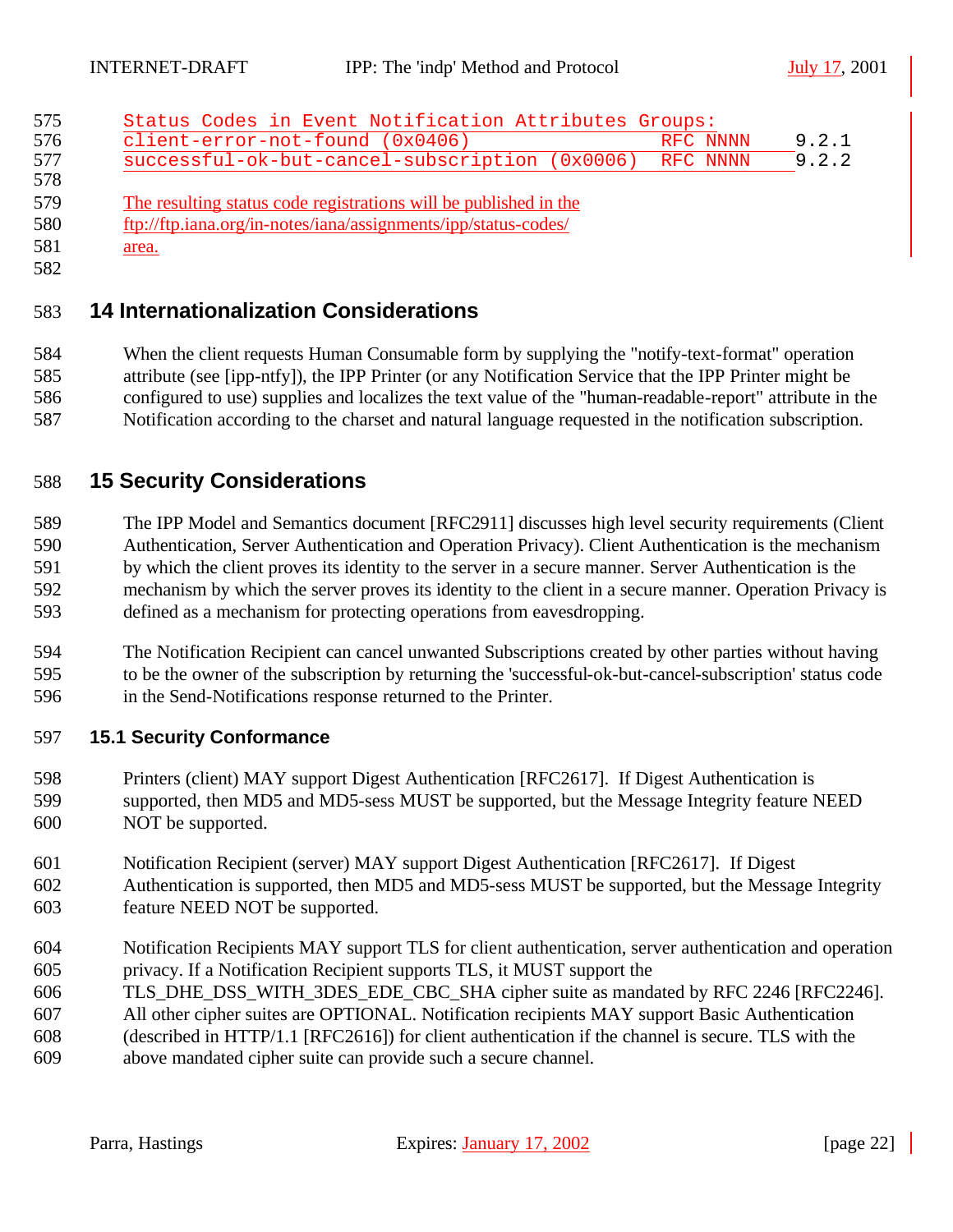# **16 References**

| 611 |                                                                                                                                       |
|-----|---------------------------------------------------------------------------------------------------------------------------------------|
| 612 | [ipp-iig]                                                                                                                             |
| 613 | Hastings, T., Manros, C., Kugler, K., Holst H., Zehler, P., "Internet Printing Protocol/1.1: draft-ietf-                              |
| 614 | ipp-implementers-guide-v11-032.txt, work in progress, January 25 July 17, 2001                                                        |
| 615 | [ipp-ntfy]                                                                                                                            |
| 616 | Isaacson, S., Martin, J., deBry, R., Hastings, T., Shepherd, M., Bergman, R., "Internet Printing                                      |
| 617 | Protocol/1.1: IPP Event Notifications and Subscriptions Specification", <draft-ietf-ipp-not-spec-< td=""></draft-ietf-ipp-not-spec-<> |
| 618 | 076.txt>, July 17January 24, 2001.                                                                                                    |
| 619 | [IANA-MIMEREG]                                                                                                                        |
| 620 | IANA MIME Media Types Registry. ftp://ftp.iana.orgisi.edu/in-notes/iana/assignments/media-types/                                      |
| 621 | [IANA-PORTREG]                                                                                                                        |
| 622 | IANA Port Numbers Registry. ftp://ftp.jana.orgisi.edu/in-notes/iana/assignments/port-numbers                                          |
| 623 | [RFC1900]                                                                                                                             |
| 624 | B. Carpenter, Y. Rekhter. Renumbering Needs Work, RFC 1900, February 1996.                                                            |
| 625 | [RFC2026]                                                                                                                             |
| 626 | S. Bradner, "The Internet Standards Process -- Revision 3", RFC 2026, October 1996.                                                   |
| 627 | [RFC2373]                                                                                                                             |
| 628 | R. Hinden, S. Deering. IP Version 6 Addressing Architecture, RFC 2373, July 1998.                                                     |
| 629 | [RFC2396]                                                                                                                             |
| 630 | Berners-Lee, T. et al. Uniform Resource Identifiers (URI): Generic Syntax, RFC 2396, August 1998                                      |
| 631 | $[RFC2565]$                                                                                                                           |
| 632 | Herriot, R., Butler, S., Moore, P., and R. Turner, "Internet Printing Protocol/1.0: Encoding and                                      |
| 633 | Transport", RFC 2565, April 1999.                                                                                                     |
| 634 | [RFC2566]                                                                                                                             |
| 635 | R. deBry, T. Hastings, R. Herriot, S. Isaacson, and P. Powell, "Internet Printing Protocol/1.0: Model                                 |
| 636 | and Semantics", RFC 2566, April 1999.                                                                                                 |
| 637 | [RFC2567]                                                                                                                             |
| 638 | Wright, D., "Design Goals for an Internet Printing Protocol", RFC 2567, April 1999.                                                   |
| 639 | [RFC2568]                                                                                                                             |
| 640 | Zilles, S., "Rationale for the Structure and Model and Protocol for the Internet Printing Protocol",                                  |
| 641 | RFC 2568, April 1999.                                                                                                                 |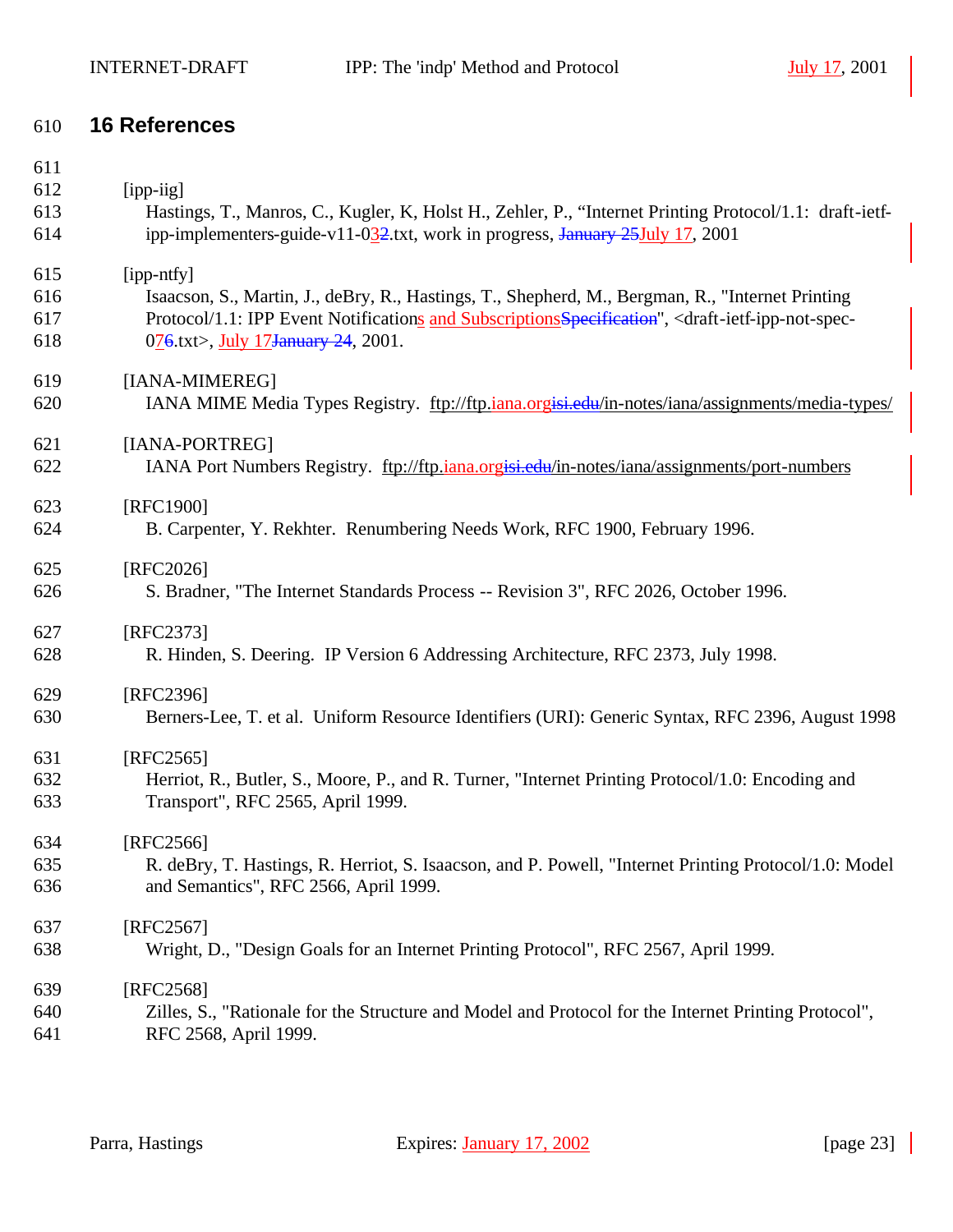| 642 | [RFC2569]                                                                                             |
|-----|-------------------------------------------------------------------------------------------------------|
| 643 | Herriot, R., Hastings, T., Jacobs, N., Martin, J., "Mapping between LPD and IPP Protocols", RFC       |
| 644 | 2569, April 1999.                                                                                     |
| 645 | [RFC2616]                                                                                             |
| 646 | R. Fielding, J. Gettys, J. Mogul, H. Frystyk, L. Masinter, P. Leach, T. Berners-Lee, "Hypertext       |
| 647 | Transfer Protocol - HTTP/1.1", RFC 2616, June 1999.                                                   |
| 648 | [RFC2617]                                                                                             |
| 649 | J. Franks, P. Hallam-Baker, J. Hostetler, S. Lawrence, P. Leach, A. Luotonen, L. Stewart, "HTTP       |
| 650 | Authentication: Basic and Digest Access Authentication", RFC 2617, June 1999.                         |
| 651 | [RFC2717]                                                                                             |
| 652 | R. Petke and I. King, "Registration Procedures for URL Scheme Names", RFC 2717, November              |
| 653 | 1999.                                                                                                 |
| 654 | [RFC2732]                                                                                             |
| 655 | R. Hinden, B. Carpenter, L. Masinter. Format for Literal IPv6 Addresses in URL's, RFC 2732,           |
| 656 | December 1999.                                                                                        |
| 657 | [RFC2910]                                                                                             |
| 658 | Herriot, R., Butler, S., Moore, P., Tuner, R., "Internet Printing Protocol/1.1: Encoding and          |
| 659 | Transport", RFC 2910, September 2001.                                                                 |
| 660 | [RFC2911]                                                                                             |
| 661 | R. deBry, T. Hastings, R. Herriot, S. Isaacson, P. Powell, "Internet Printing Protocol/1.1: Model and |

Semantics", RFC 2911, September 2001.

# **17 Author's Addresses**

- Hugo Parra Novell, Inc.
- 1800 South Novell Place
- Provo, UT 84606
- Phone: 801-861-3307
- Fax: 801-861-2517
- e-mail: hparra@novell.com
- Tom Hastings
- Xerox Corporation
- 737 Hawaii St. ESAE 231
- El Segundo, CA 90245
- Phone: 310-333-6413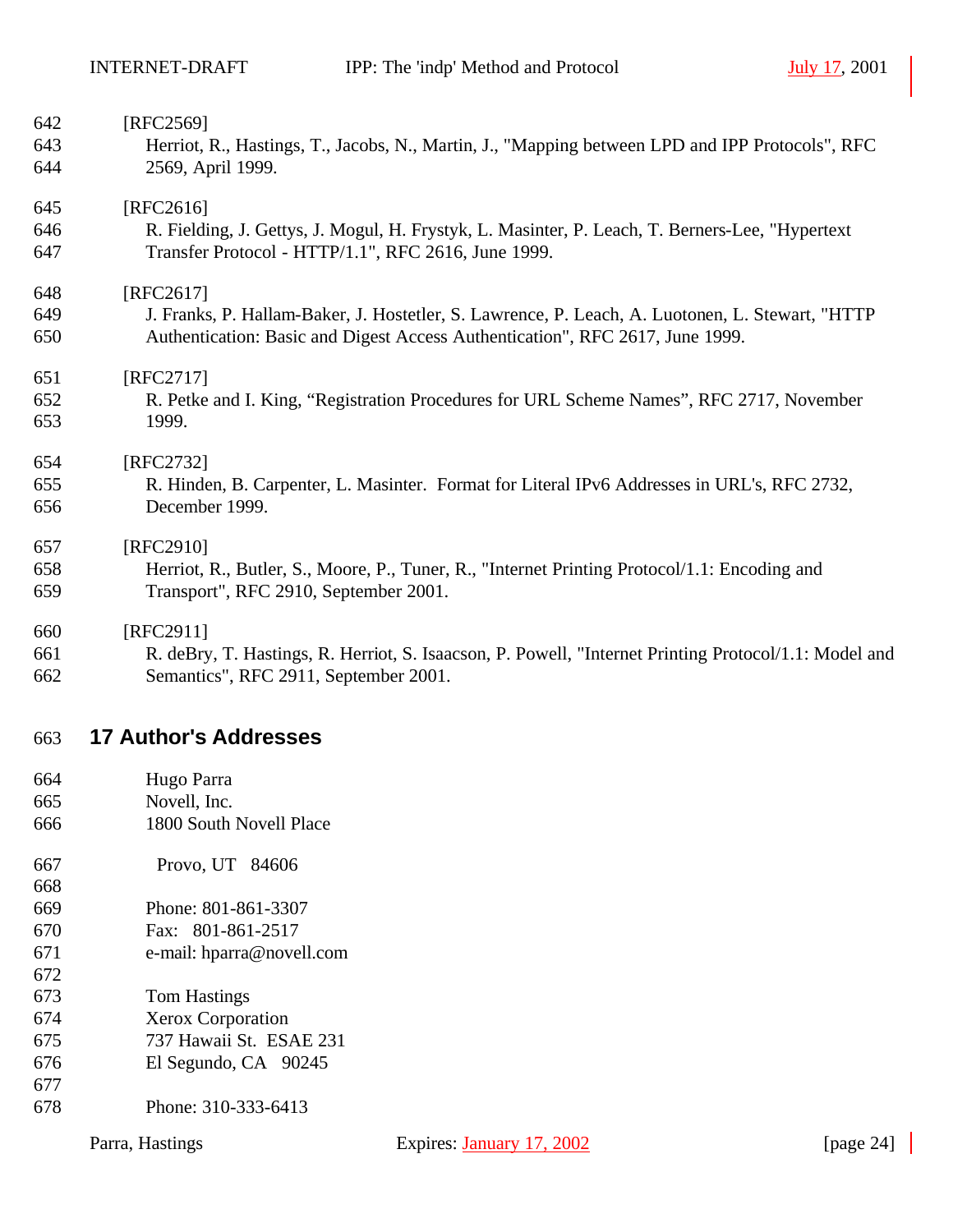| 679<br>680 | Fax: 310-333-5514<br>e-mail: hastings@cp10.es.xerox.com                                                                                                     |
|------------|-------------------------------------------------------------------------------------------------------------------------------------------------------------|
| 681        |                                                                                                                                                             |
| 682        |                                                                                                                                                             |
| 683        | <b>IPP Web Page: http://www.pwg.org/ipp/</b>                                                                                                                |
| 684        | IPP Mailing List: ipp@pwg.org                                                                                                                               |
| 685        |                                                                                                                                                             |
| 686<br>687 | To subscribe to the ipp mailing list, send the following email:<br>1) send it to majordomo@pwg.org                                                          |
| 688        | 2) leave the subject line blank                                                                                                                             |
| 689        | 3) put the following two lines in the message body:                                                                                                         |
| 690        | subscribe ipp                                                                                                                                               |
| 691        | end                                                                                                                                                         |
| 692        |                                                                                                                                                             |
| 693        | Implementers of this specification document are encouraged to join the IPP Mailing List in order to                                                         |
| 694        | participate in any discussions of clarification issues and review of registration proposals for additional                                                  |
| 695        | attributes and values. In order to reduce spam the mailing list rejects mail from non-subscribers, so you                                                   |
| 696        | must subscribe to the mailing list in order to send a question or comment to the mailing list.                                                              |
| 698        | The base IPP documents includes:                                                                                                                            |
|            |                                                                                                                                                             |
| 699<br>700 | Design Goals for an Internet Printing Protocol [RFC2567]<br>Rationale for the Structure and Model and Protocol for the Internet Printing Protocol [RFC2568] |
| 701        | Internet Printing Protocol/1.1: Model and Semantics [RFC2911]                                                                                               |
| 702        | Internet Printing Protocol/1.1: Encoding and Transport [RFC2910]                                                                                            |
| 703        | Internet Printing Protocol/1.1: Implementer's Guide [ipp-iig]                                                                                               |
| 704        | Mapping between LPD and IPP Protocols [RFC2569]                                                                                                             |
| 705        | Internet Printing Protocol (IPP): IPP Event Notifications and Subscriptions Specification-[ipp-ntfy]                                                        |
| 706        |                                                                                                                                                             |
| 707        | The "Design Goals for an Internet Printing Protocol" document takes a broad look at distributed                                                             |
| 708        | printing functionality, and it enumerates real-life scenarios that help to clarify the features that need to                                                |
| 709        | be included in a printing protocol for the Internet. It identifies requirements for three types of users:                                                   |
| 710        | end users, operators, and administrators. It calls out a subset of end user requirements that are satisfied                                                 |
| 711        | in IPP/1.0 [RFC2566, RFC2565]. A few OPTIONAL operator operations have been added to IPP/1.1                                                                |
| 712        | [RFC2911, RFC2910].                                                                                                                                         |
| 713        | The "Rationale for the Structure and Model and Protocol for the Internet Printing Protocol" document                                                        |
| 714        | describes IPP from a high level view, defines a roadmap for the various documents that form the suite of                                                    |
| 715        | IPP specification documents, and gives background and rationale for the IETF working group's major                                                          |
| 716        | decisions.                                                                                                                                                  |

 The "Internet Printing Protocol/1.1: Model and Semantics" document describes a simplified model with abstract objects, their attributes, and their operations that are independent of encoding and transport. It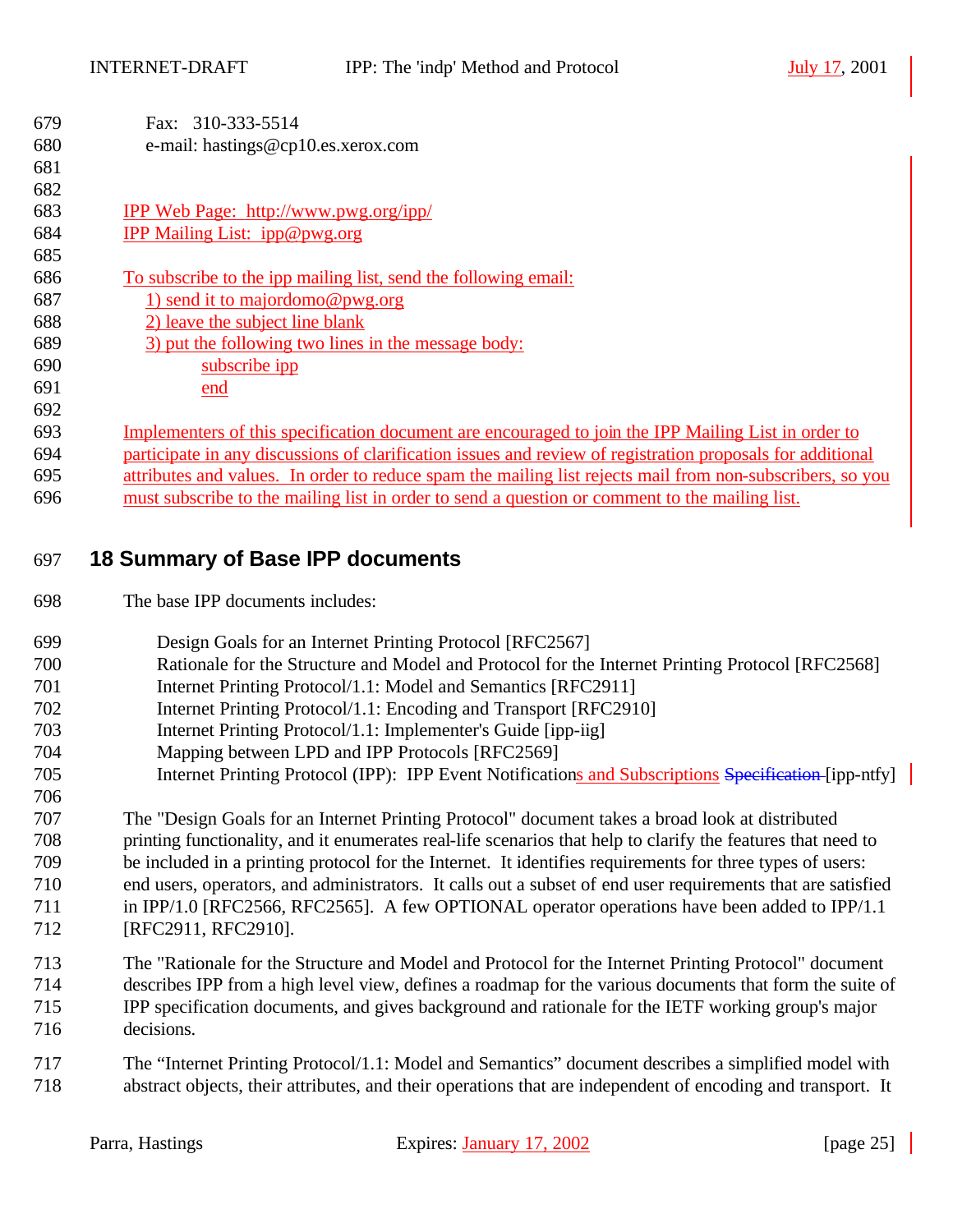introduces a Printer and a Job object. The Job object optionally supports multiple documents per Job. It also addresses security, internationalization, and directory issues.

 The "Internet Printing Protocol/1.1: Encoding and Transport" document is a formal mapping of the abstract operations and attributes defined in the model document onto HTTP/1.1 [RFC2616]. It defines the encoding rules for a new Internet MIME media type called "application/ipp". This document also defines the rules for transporting a message body over HTTP whose Content-Type is "application/ipp". This document defines the 'ipp' scheme for identifying IPP printers and jobs.

- The "Internet Printing Protocol/1.1: Implementer's Guide" document gives insight and advice to implementers of IPP clients and IPP objects. It is intended to help them understand IPP/1.1 and some of the considerations that may assist them in the design of their client and/or IPP object implementations. For example, a typical order of processing requests is given, including error checking. Motivation for some of the specification decisions is also included.
- The "Mapping between LPD and IPP Protocols" document gives some advice to implementers of gateways between IPP and LPD (Line Printer Daemon) implementations.
- The "Internet Printing Protocol (IPP): IPP Event Notifications and Subscriptions Specification" document defines an extension to IPP/1.0 [RFC2566, RFC2565] and IPP/1.1 [RFC2911, RFC2910]. This extension allows a client to subscribe to printing related Events by creating a *Subscription Object* and defines the semantics for delivering asynchronous *Event Notifications* to the specified *Notification Recipient* via a specified *Delivery Method* (i.e., protocols) defined in (separate) Delivery Method documents.

# **19 Full Copyright Statement**

- Copyright (C) The Internet Society (2001). All Rights Reserved.
- This document and translations of it may be copied and furnished to others, and derivative works that comment on or otherwise explain it or assist in its implementation may be prepared, copied, published and distributed, in whole or in part, without restriction of any kind, provided that the above copyright notice and this paragraph are included on all such copies and derivative works. However, this document itself may not be modified in any way, such as by removing the copyright notice or references to the Internet Society or other Internet organizations, except as needed for the purpose of developing Internet standards in which case the procedures for copyrights defined in the Internet Standards process must be followed, or as required to translate it into languages other than English.
- The limited permissions granted above are perpetual and will not be revoked by the Internet Society or its successors or assigns.
- This document and the information contained herein is provided on an "AS IS" basis and THE
- INTERNET SOCIETY AND THE INTERNET ENGINEERING TASK FORCE DISCLAIMS ALL
- WARRANTIES, EXPRESS OR IMPLIED, INCLUDING BUT NOT LIMITED TO ANY
- WARRANTY THAT THE USE OF THE INFORMATION HEREIN WILL NOT INFRINGE ANY
- RIGHTS OR ANY IMPLIED WARRANTIES OF MERCHANTABILITY OR FITNESS FOR A
- PARTICULAR PURPOSE.